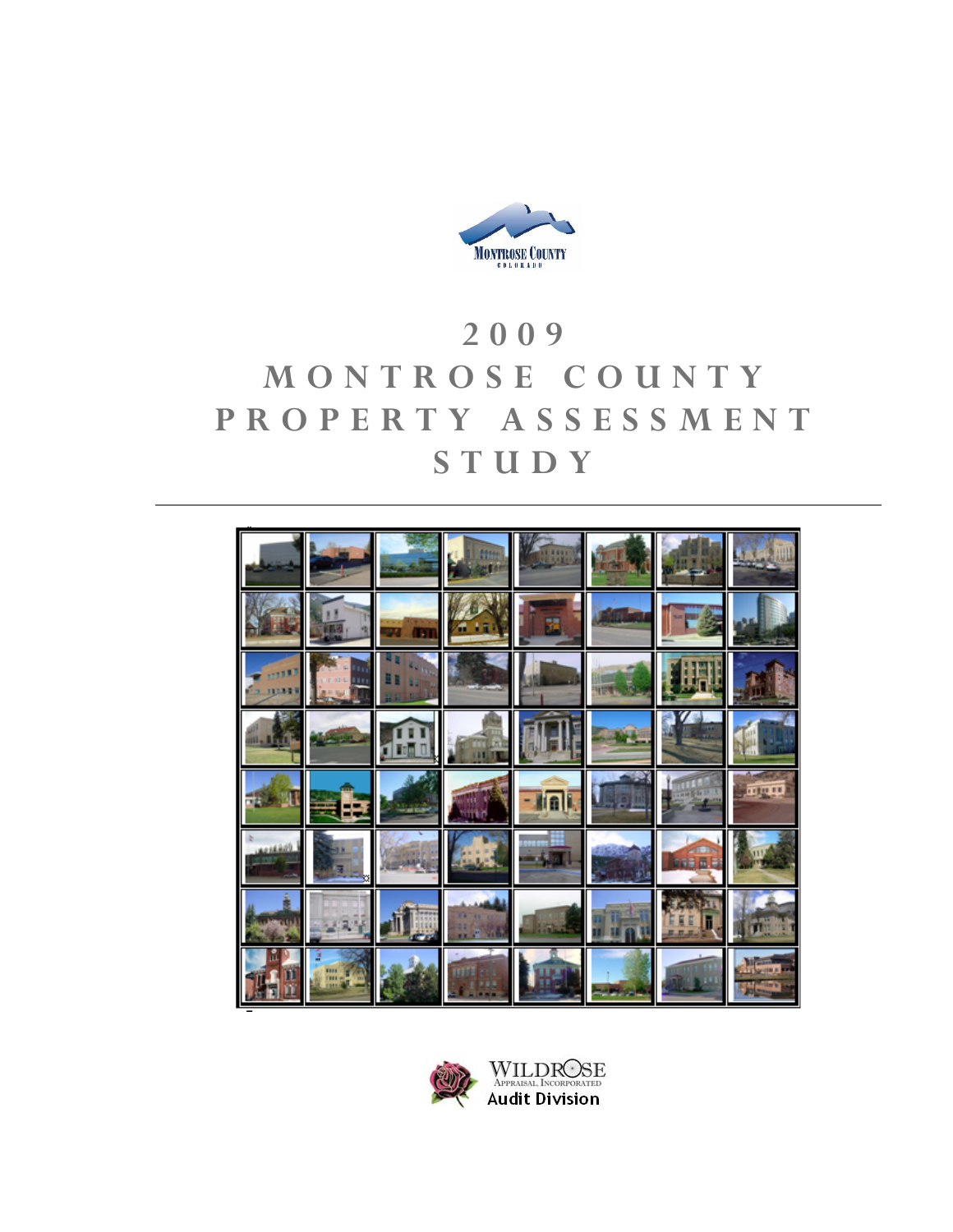

September 15, 2009

Mr. Mike Mauer Director of Research Colorado Legislative Council Room 029, State Capitol Building Denver, Colorado 80203

#### **RE: Final Report for the 2009 Colorado Property Assessment Study**

Dear Mr. Mauer:

Wildrose Appraisal Inc.-Audit Division is pleased to submit the Final Reports for the 2009 Colorado Property Assessment Study.

These reports are the result of two analyses: A procedural audit and a statistical audit.

The procedural audit examines all classes of property. It specifically looks at how the assessor develops economic areas, confirms and qualifies sales, develops time adjustments and performs periodic physical property inspections. The audit reviews the procedures for determining subdivision absorption and subdivision discounting. Valuation methodology is examined for residential properties and commercial properties. Procedures are reviewed for producing mines, oil and gas leaseholds and lands producing, producing coal mines, producing earth and stone products, severed mineral interests, and nonproducing patented mining claims.

Statistical audits are performed on vacant land, residential properties, commercial/industrial properties and agricultural land. A statistical analysis is performed for personal property compliance on the eleven largest counties: Adams, Arapahoe, Boulder, Denver, Douglas, El Paso, Jefferson, Larimer, Mesa, Pueblo and Weld. The remaining counties receive a personal property procedural study.

Wildrose Appraisal Inc. – Audit Division appreciates the opportunity to be of service to the State of Colorado. Please contact us with any questions or concerns.

Harry J. Fuller

Harry J. Fuller Project Manager Wildrose Appraisal Inc. – Audit Division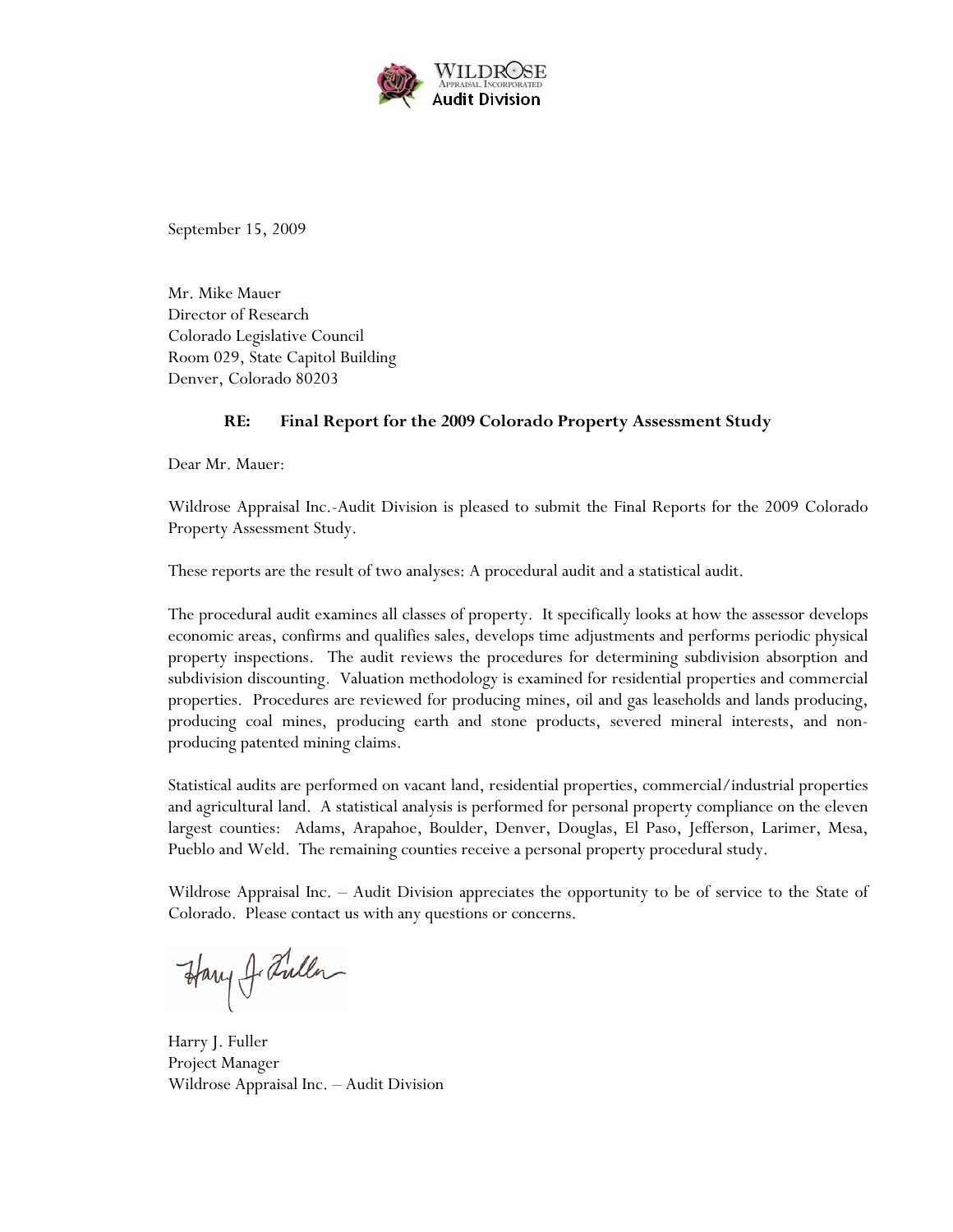

# TABLE OF CONTENTS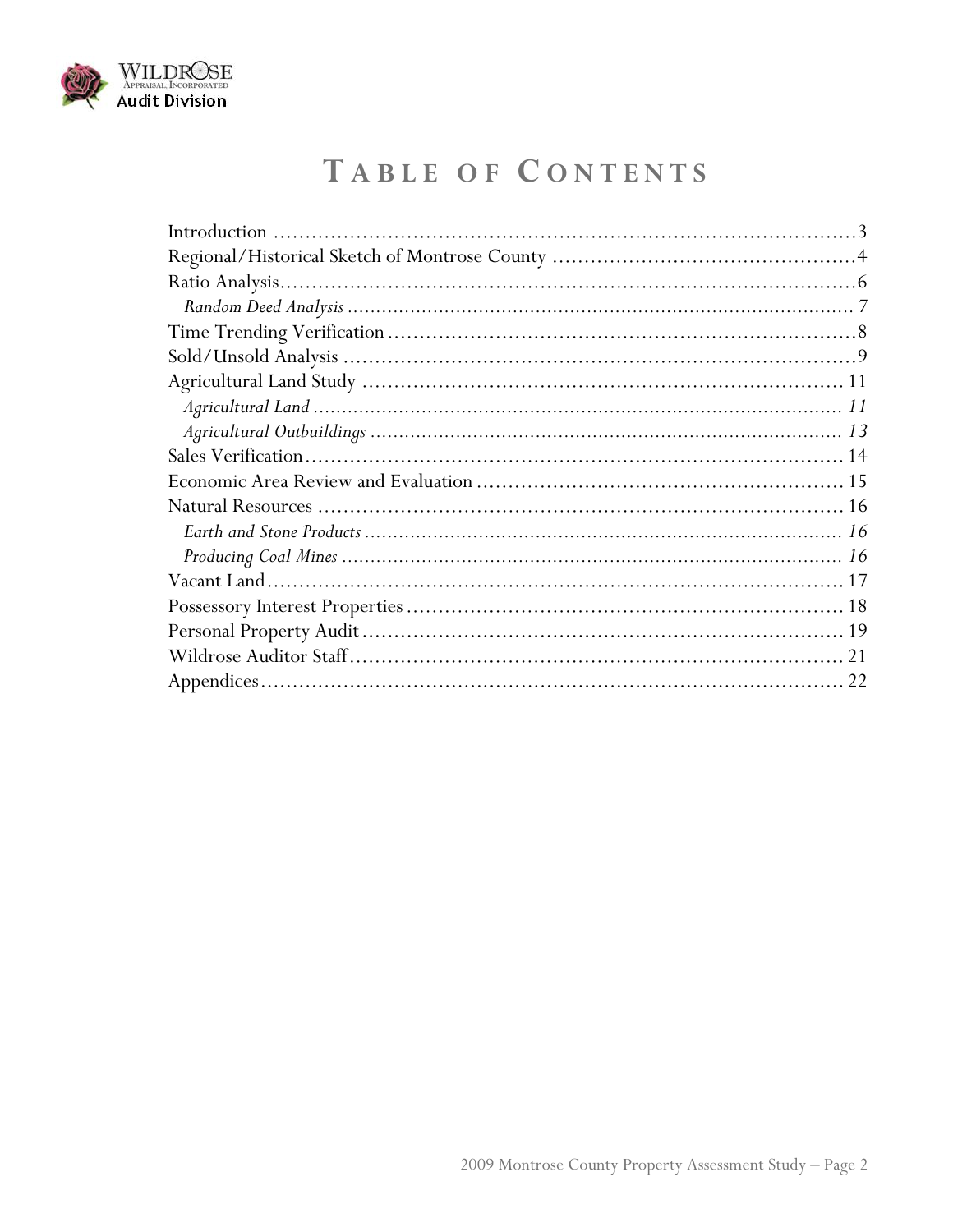





The State Board of Equalization (SBOE) reviews assessments for conformance to the Constitution. The SBOE will order revaluations for counties whose valuations do not reflect the proper valuation period level of value.

The statutory basis for the audit is found in C.R.S. 39-1-104  $(16)(a)(b)$  and  $(c)$ .

The legislative council sets forth two criteria that are the focus of the audit group:

To determine whether each county assessor is applying correctly the constitutional and statutory provisions, compliance requirements of the State Board of Equalization, and the manuals published by the State Property Tax Administrator to arrive at the actual value of each class of property.

To determine if each assessor is applying correctly the provisions of law to the actual values when arriving at valuations for assessment of all locally valued properties subject to the property tax.

The property assessment audit conducts a twopart analysis: A procedural analysis and a statistical analysis.

The procedural analysis includes all classes of property and specifically looks at how the assessor develops economic areas, confirms and qualifies sales, and develops time adjustments. The audit also examines the procedures for adequately discovering, classifying and valuing agricultural outbuildings, discovering subdivision build-out and subdivision discounting procedures. Valuation methodology for vacant land, improved residential properties and commercial properties is examined. Procedures for producing mines, oil and gas leaseholds and lands producing, producing coal mines, producing earth and stone products, severed mineral interests and non-producing patented mining claims are also reviewed.

Statistical analysis is performed on vacant land, residential properties, commercial industrial properties, agricultural land, and personal property. The statistical study results are compared with State Board of Equalization compliance requirements and the manuals published by the State Property Tax Administrator.

Wildrose Audit has completed the Property Assessment Study for 2009 and is pleased to report its findings for Montrose County in the following report.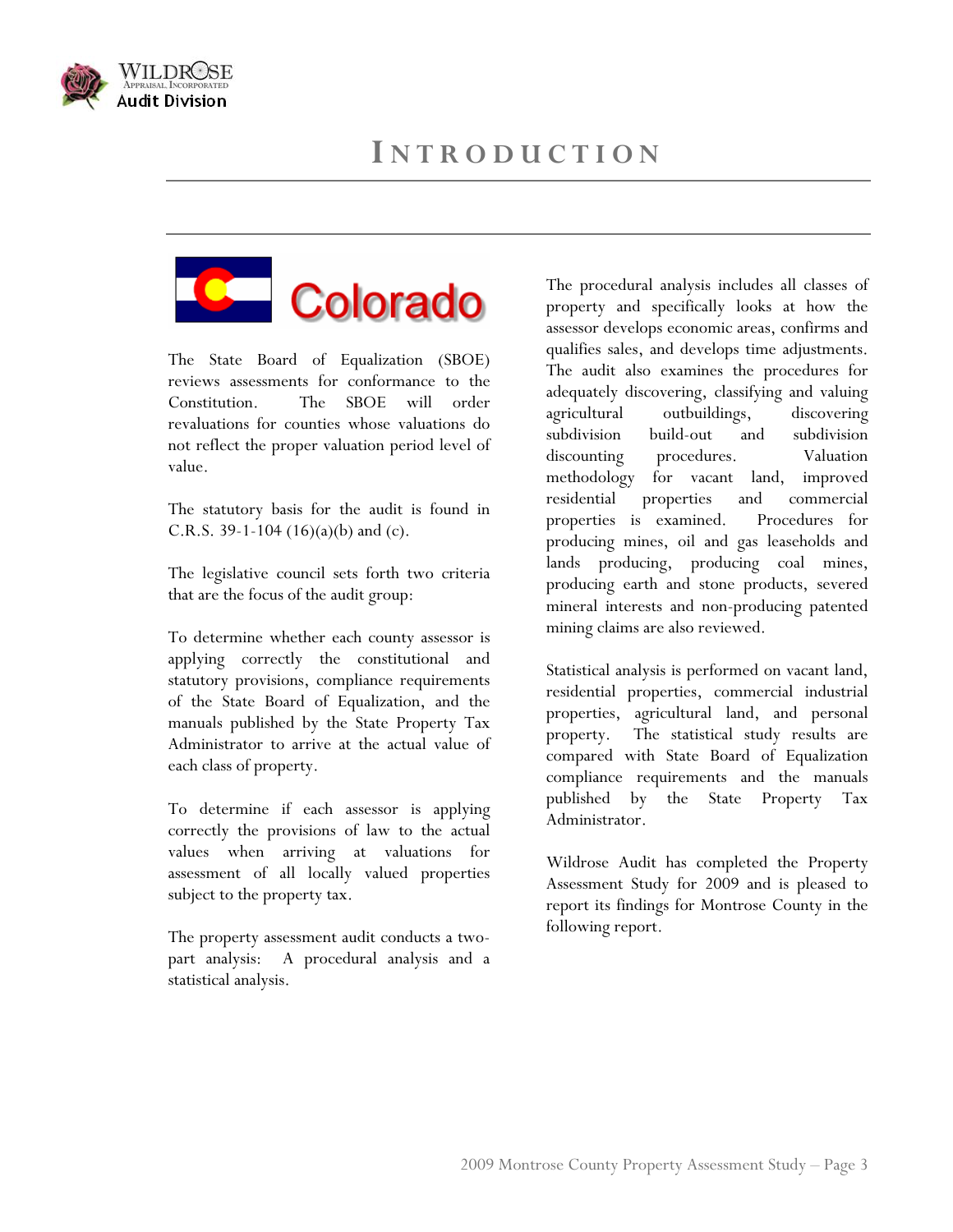

# **R EGIONAL / H ISTORICAL S KETCH OF M ONTROSE C OUNTY**

### **Regional Information**

Montrose County is located in the Western Slope region of Colorado. The Western Slope of Colorado refers to the region west of the Rocky Mountains. It includes Archuleta, Delta, Dolores, Eagle, Garfield, Grand, Gunnison, Hinsdale, Jackson, La Plata, Mesa, Moffat, Montezuma, Montrose, Ouray, Pitkin, Rio Blanco, Routt, San Juan, San Miguel, and Summit counties.

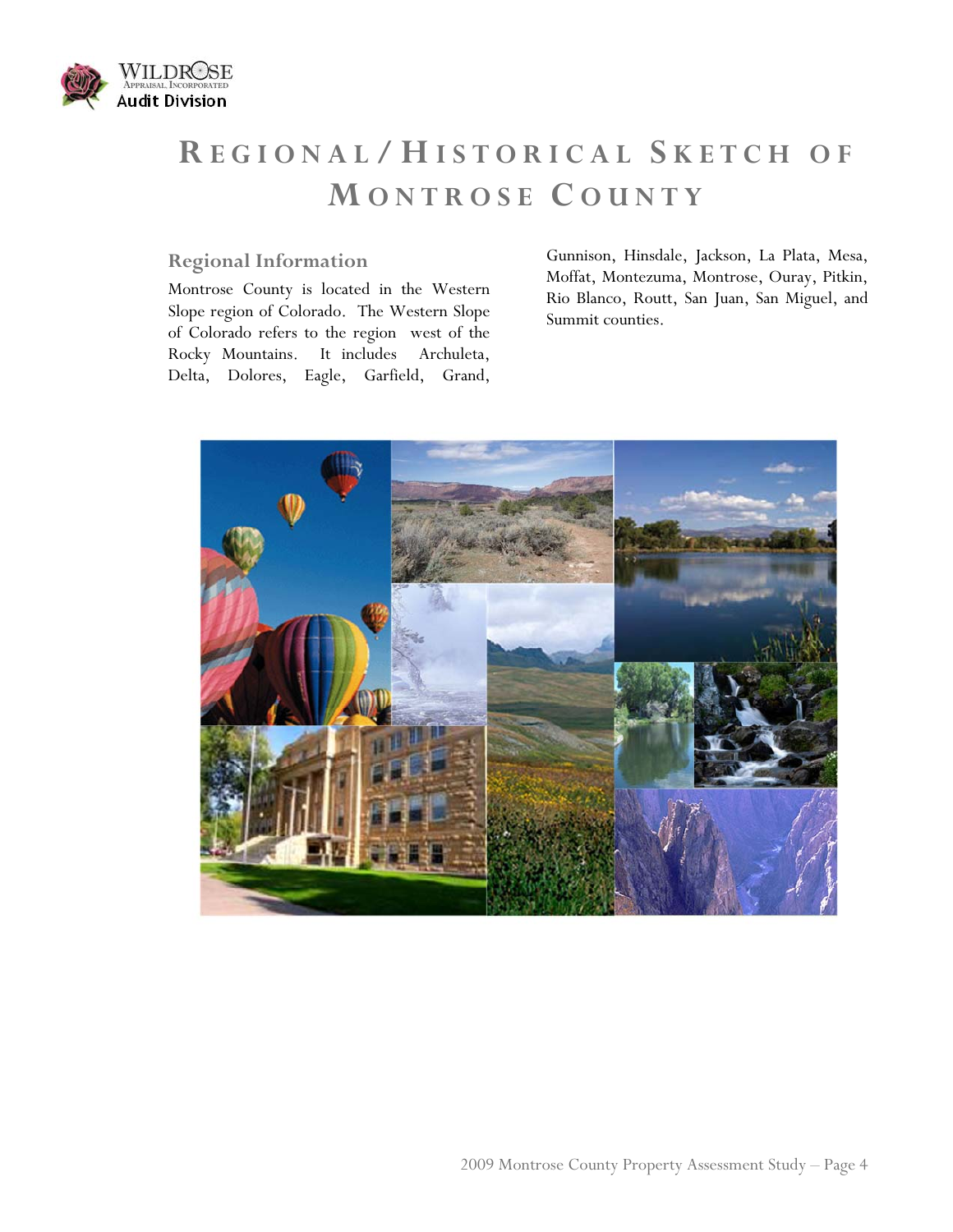

#### **Historical Information**

Montrose County has a population of approximately 38,559 people with 14.9 people per square mile, according to the U.S. Census Bureau's 2006 estimated population data.

Montrose County, formed from a part of Gunnison County, was established in 1883 with an area of 2,238 square miles. It was named for the town of Montrose, which is the county seat and which was named by its founder, Joe Selig, for the Duchess of Montrose in Scott's Legend of Montrose (1819).

The Denver & Rio Grande railroad reached the city of Montrose in 1882 and Montrose became an important regional shipping center with a branch railroad line serving the mineral rich San Juan Mountains to the south.

In 1909 the Gunnison Tunnel opened providing irrigation water from the Gunnison River in the Black Canyon to the Uncompahgre Valley helping turn Montrose into an agricultural hub as well.

Today Montrose serves as the gateway to the Black Canyon of the Gunnison National Park to the east of town and winter transportation hub to ski areas of the San Juan Mountains to the south. The majority of the County is made up of National Forest, Bureau of Land Management or National Park lands. The main cities include Montrose, Maher, Naturita, Nucla, Olathe and Paradox.

*(www.Wikipedia.org, www.co.montrose.co.us, William Bright, Colorado Place Names, 3rd Edition, Johnson Books, 2004, p.120)*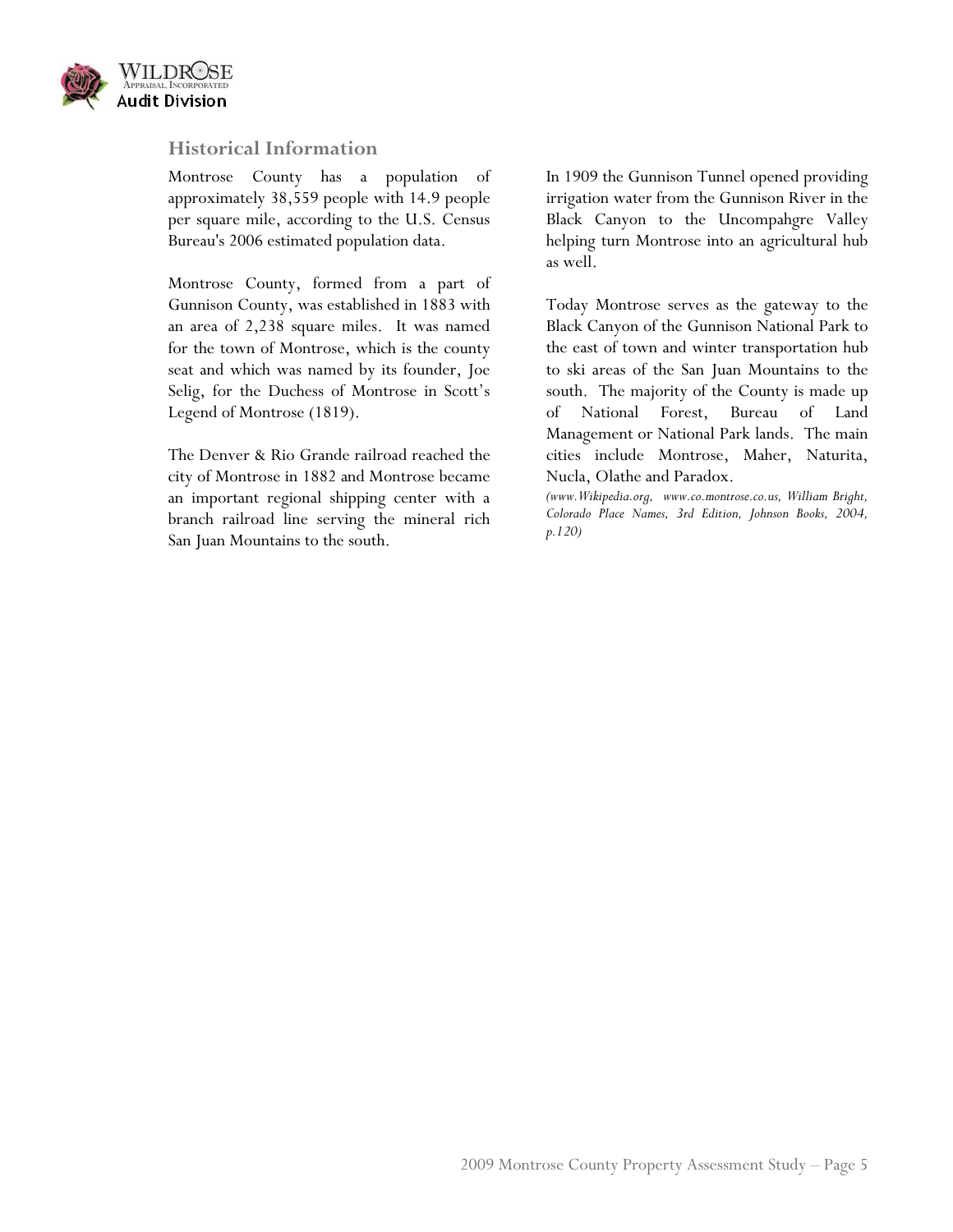

## **R ATIO ANALYSIS**

#### **Methodology**

All significant classes of properties were analyzed. Sales were collected for each property class over the appropriate sale period, which was typically defined as the 18-month period between January 2007 and June 2008. Counties with less than 30 sales typically extended the sale period back up to 5 years prior to June 30, 2008 in 6-month increments. If there were still fewer than 30 sales, supplemental appraisals were performed and treated as proxy sales. Residential sales for all counties using this method totaled at least 30 per county. For commercial sales, the total number analyzed was allowed, in some cases, to fall below 30. There were no sale quantity issues for counties requiring vacant land analysis or condominium analysis. Although it was required that we examine the median and coefficient of dispersion for all counties, we also calculated the weighted mean and pricerelated differential for each class of property. Counties were not passed or failed by these

latter measures, but were counseled if there were anomalies noted during our analysis. Qualified sales were based on the qualification code used by each county, which were typically coded as either "Q" or "C." The ratio analysis included all sales. The data was trimmed for counties with obvious outliers using IAAO standards for data analysis. In every case, we examined the loss in data from trimming to ensure that only true outliers were excluded. Any county with a significant portion of sales excluded by this trimming method was examined further. No county was allowed to pass the audit if more than 5% of the sales were "lost" because of trimming. For the largest 11 counties, the residential ratio statistics were broken down by economic area as well.

#### **Conclusions**

For this final analysis report, the minimum acceptable statistical standards allowed by the State Board of Equalization are:

| <b>ALLOWABLE STANDARDS RATIO GRID</b> |                                   |                              |
|---------------------------------------|-----------------------------------|------------------------------|
| <b>Property Class</b>                 | Unweighted<br><b>Median Ratio</b> | Coefficient of<br>Dispersion |
| Commercial/Industrial                 | <b>Between</b> .95-1.05           | Less than 20.99              |
| Condominium                           | <b>Between</b> .95-1.05           | Less than 15.99              |
| Single Family                         | <b>Between</b> .95-1.05           | Less than 15.99              |
| Vacant Land                           | <b>Between</b> .95-1.05           | Less than 20.99              |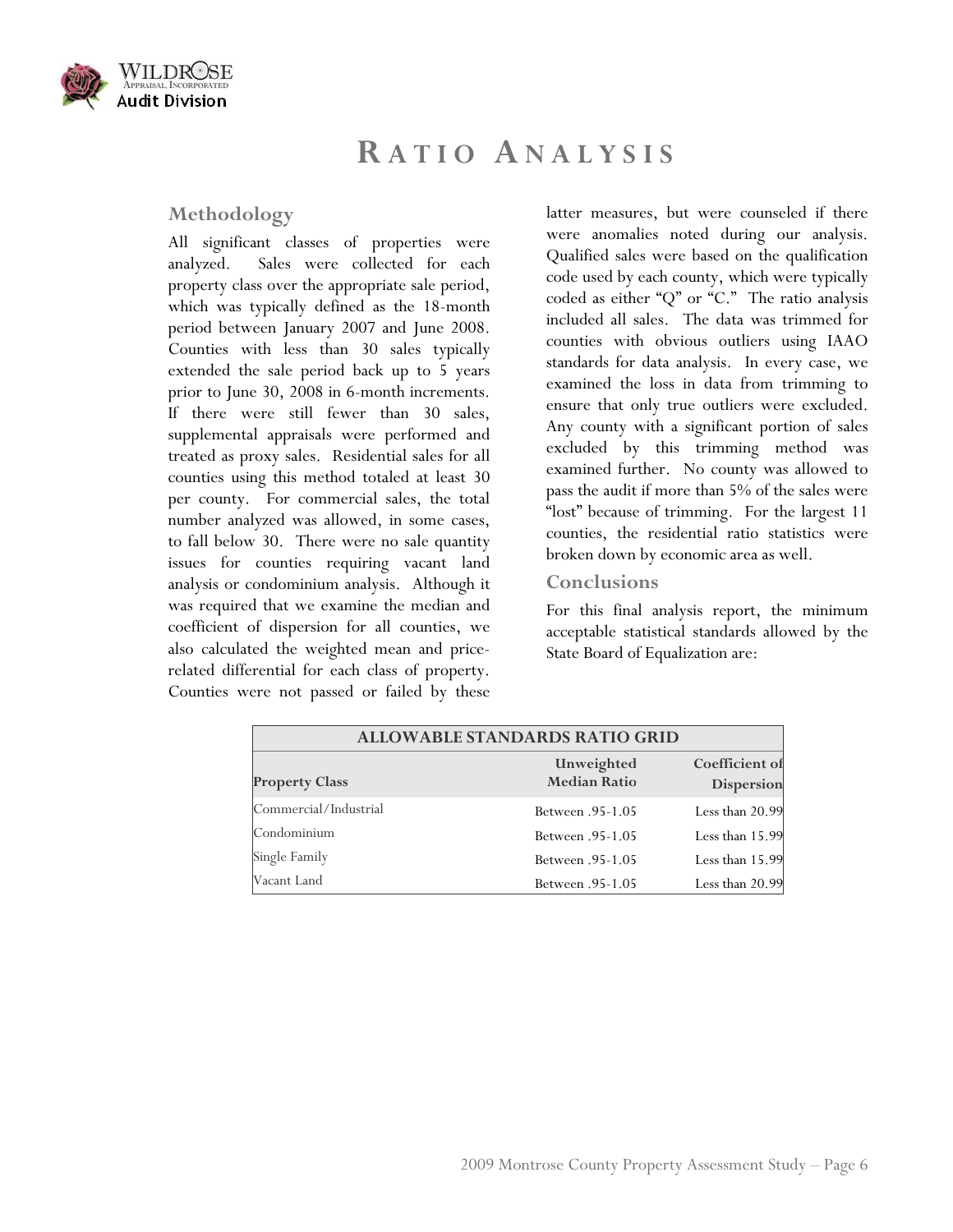

#### The results for Montrose County are:

| <b>Montrose County Ratio Grid</b> |                           |                                         |                                  |                                        |                               |  |
|-----------------------------------|---------------------------|-----------------------------------------|----------------------------------|----------------------------------------|-------------------------------|--|
| <b>Property Class</b>             | Qualified<br><b>Sales</b> | Number of Unweighted<br>Median<br>Ratio | Price<br>Related<br>Differential | Coefficient<br>of<br><b>Dispersion</b> | <b>Time Trend</b><br>Analysis |  |
| Commercial/Industrial             | 34                        | 1.000                                   | 0.973                            | 14.5                                   | Compliant                     |  |
| Condominium                       | N/A                       | N/A                                     | N/A                              | N/A                                    | N/A                           |  |
| Single Family                     | 1,077                     | 0.999                                   | 1.007                            | 7.7                                    | Compliant                     |  |
| Vacant Land                       | 285                       | 0.975                                   | 1.031                            | 13.1                                   | Compliant                     |  |

After applying the above described methodologies, it is concluded from the sales ratios that Montrose County is in compliance

Assessor's qualified or unqualified database.

with SBOE, DPT, and Colorado State Statute valuation guidelines.

**Recommendations** 

None

#### **Random Deed Analysis**  An additional analysis was performed as part of the Ratio Analysis. Ten randomly selected deeds with documentary fees were obtained from the Clerk and Recorder. These deeds were for sales that occurred from January 1, 2007 through June 30, 2008. These sales were then checked for inclusion on the **Conclusions**  After comparing the list of randomly selected deeds with the Assessor's database, Montrose County has accurately transferred sales data from the recorded deeds to the qualified or unqualified database.

#### **Recommendations**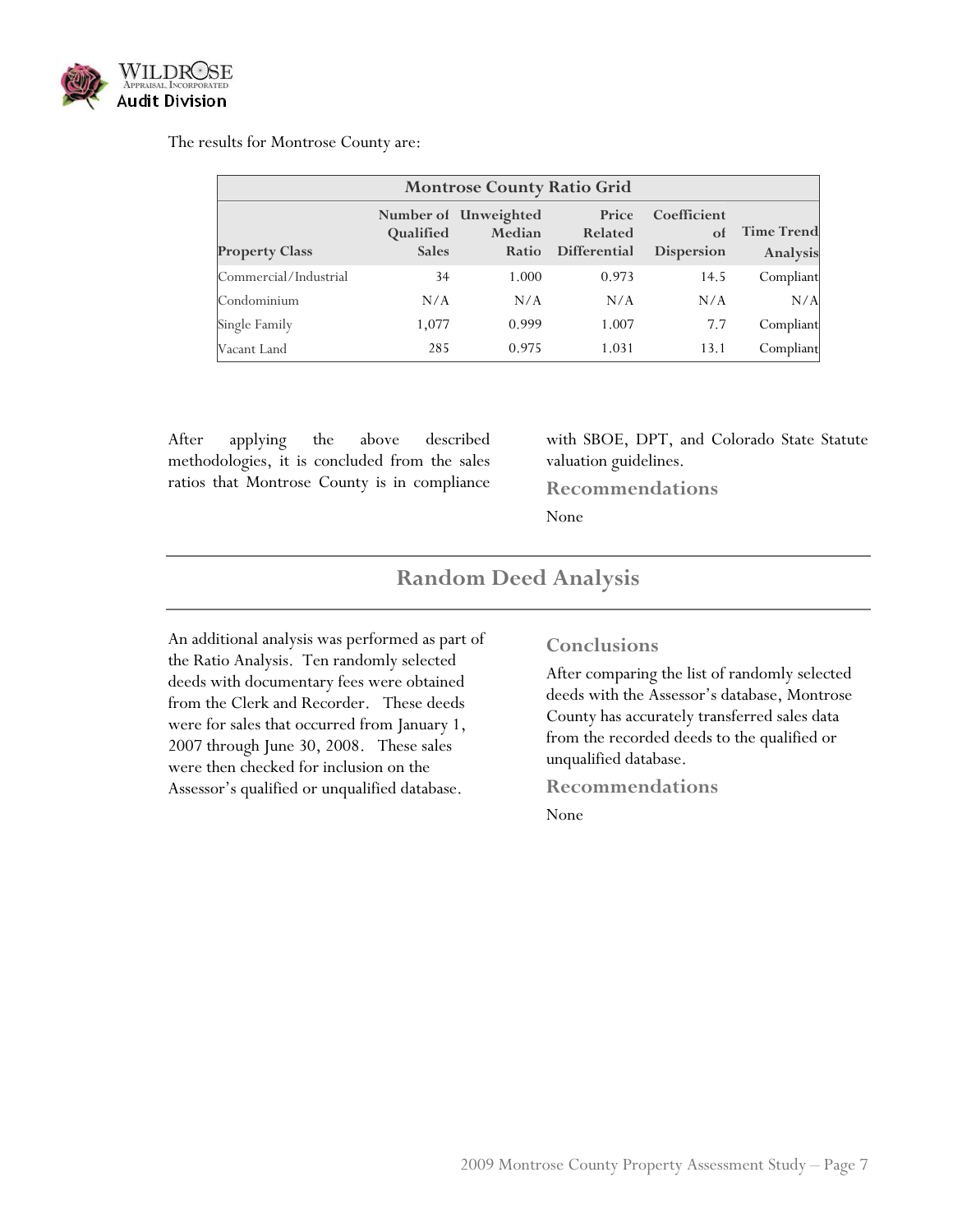

## **T IME T RENDING V ERIFICATION**

#### **Methodology**

While we recommend that counties use the inverted ratio regression analysis method to account for market (time) trending, some counties have used other IAAO-approved methods, such as the weighted monthly median approach. We are not auditing the methods used, but rather the results of the methods used. Given this range of methodologies used to account for market trending, we concluded that the best validation method was to examine the sale ratios for each class across the appropriate sale period. To be specific, if a county has considered and adjusted correctly for market trending, then the sale ratios should remain stable (i.e. flat) across the sale period. If a residual market trend is detected, then the county may or may not have addressed market trending adequately, and a further examination

is warranted. This validation methodology also considers the number of sales and the length of the sale period. Counties with few sales across the sale period were carefully examined to determine if the statistical results were valid.

#### **Conclusions**

After verification and analysis, it has been determined that Montrose County has complied with the statutory requirements to analyze the effects of time on value in their county. Montrose County has also satisfactorily applied the results of their time trending analysis to arrive at the time adjusted sales price (TASP).

**Recommendations**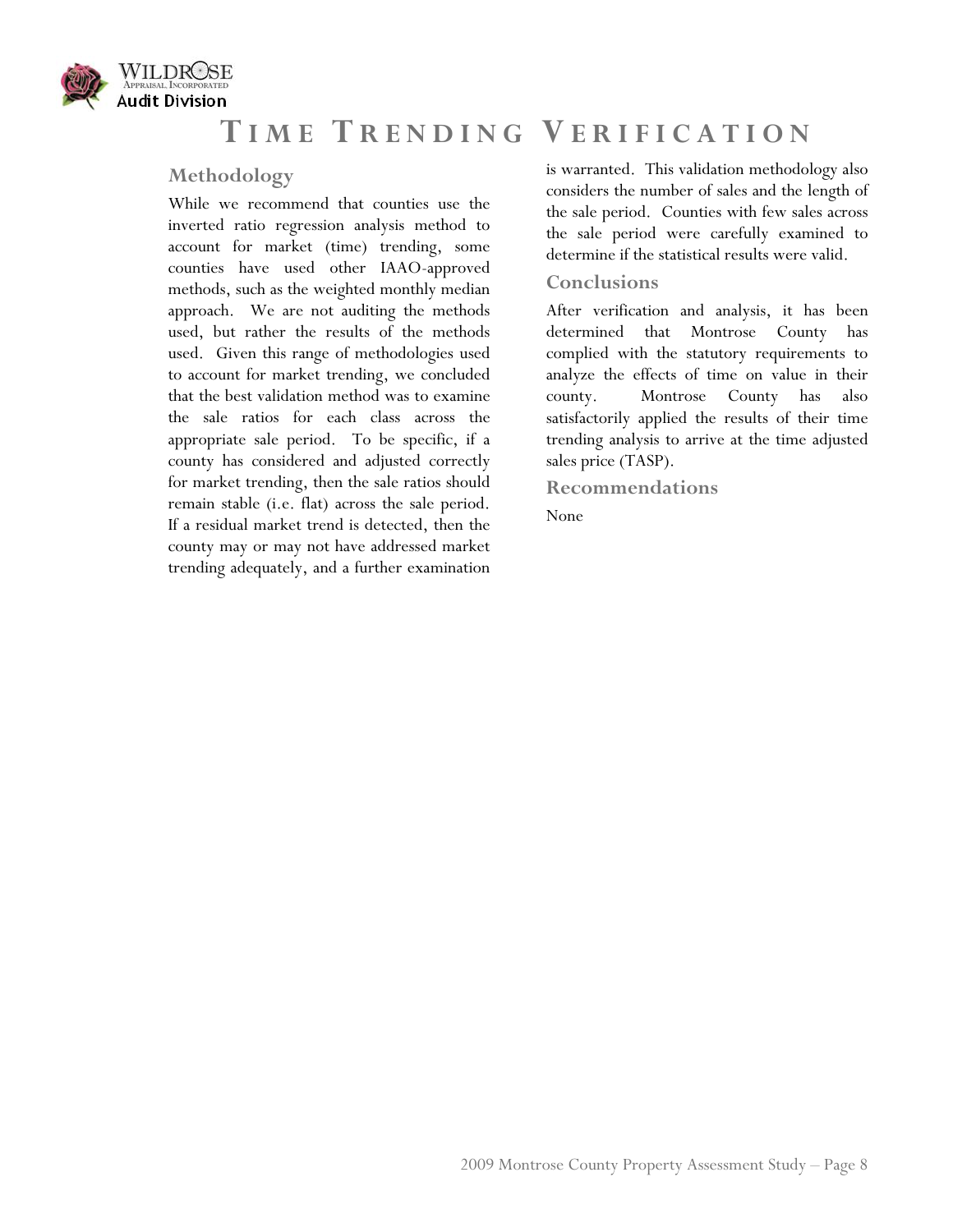

## **S OLD / U NSOLD ANALYSIS**

### **Methodology**

Montrose County was tested for the equal treatment of sold and unsold properties to ensure that "sales chasing" has not occurred. The auditors employed a multi-step process to determine if sold and unsold properties were valued in a consistent manner.

All qualified residential and commercial class properties were examined using the unit value method, where the actual value per square foot was compared between sold and unsold properties. A class was considered qualified if it met the criteria for the ratio analysis. The median value per square foot for both groups was compared from an appraisal and statistical perspective. If no significant difference was indicated, then we concluded that no further testing was warranted and that the county was in compliance in terms of sold/unsold consistency.

If either residential or commercial differences were significant using the unit value method, or if data limitations made the comparison invalid, then the next step was to perform a ratio analysis comparing the 2008 and 2009 actual values for each qualified class of property. All qualified vacant land classes were tested using this method. The sale property ratios were arrayed using a range of 0.8 to 1.5, which theoretically excluded changes between years that were due to other unrelated changes in the property. These ratios were also stratified at the appropriate level of analysis. Once the percent change was determined for each appropriate class and sub-class, the next step was to select the unsold sample. This sample

was at least 1% of the total population of unsold properties and excluded any sale properties. The unsold sample was filtered based on the attributes of the sold dataset to closely correlate both groups. The ratio analysis was then performed on the unsold properties and stratified. The median and mean ratio distribution was then compared between the sold and unsold group. A nonparametric test such as the Mann-Whitney test for differences between independent samples was undertaken to determine whether any observed differential was significant. If this test determined that the unsold properties were treated in a manner similar to the sold properties, it was concluded that no further testing was warranted and that the county was in compliance.

If a class or sub-class of property was determined to be significantly different by this method, the final step was to perform a multivariate mass appraisal model that developed ratio statistics from the sold properties that were then applied to the unsold sample. This test compared the measures of central tendency and confidence intervals for the sold properties with the unsold property sample. If this comparison was also determined to be significantly different, then the conclusion was that the county had treated the unsold properties in a different manner than sold properties.

These tests were supported by both tabular and chart presentations, along with saved sold and unsold sample files.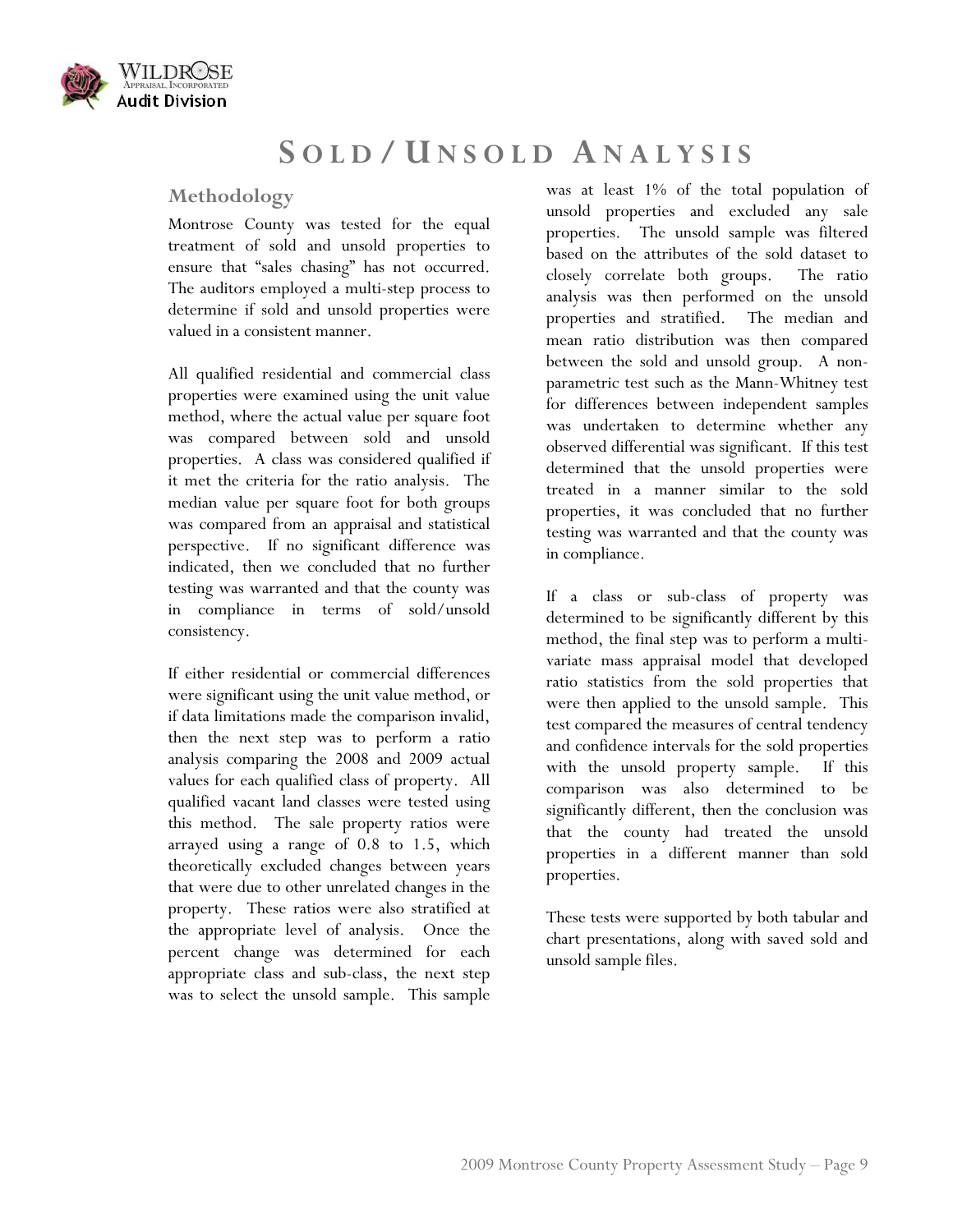

| <b>Sold/Unsold Results</b> |                |
|----------------------------|----------------|
| <b>Property Class</b>      | <b>Results</b> |
| Commercial/Industrial      | Compliant      |
| Condominium                | N/A            |
| Single Family              | Compliant      |
| Vacant Land                | Compliant      |

### **Conclusions**

## **Recommendations**

After applying the above described methodologies, it is concluded that Montrose County is reasonably treating its sold and unsold properties in the same manner.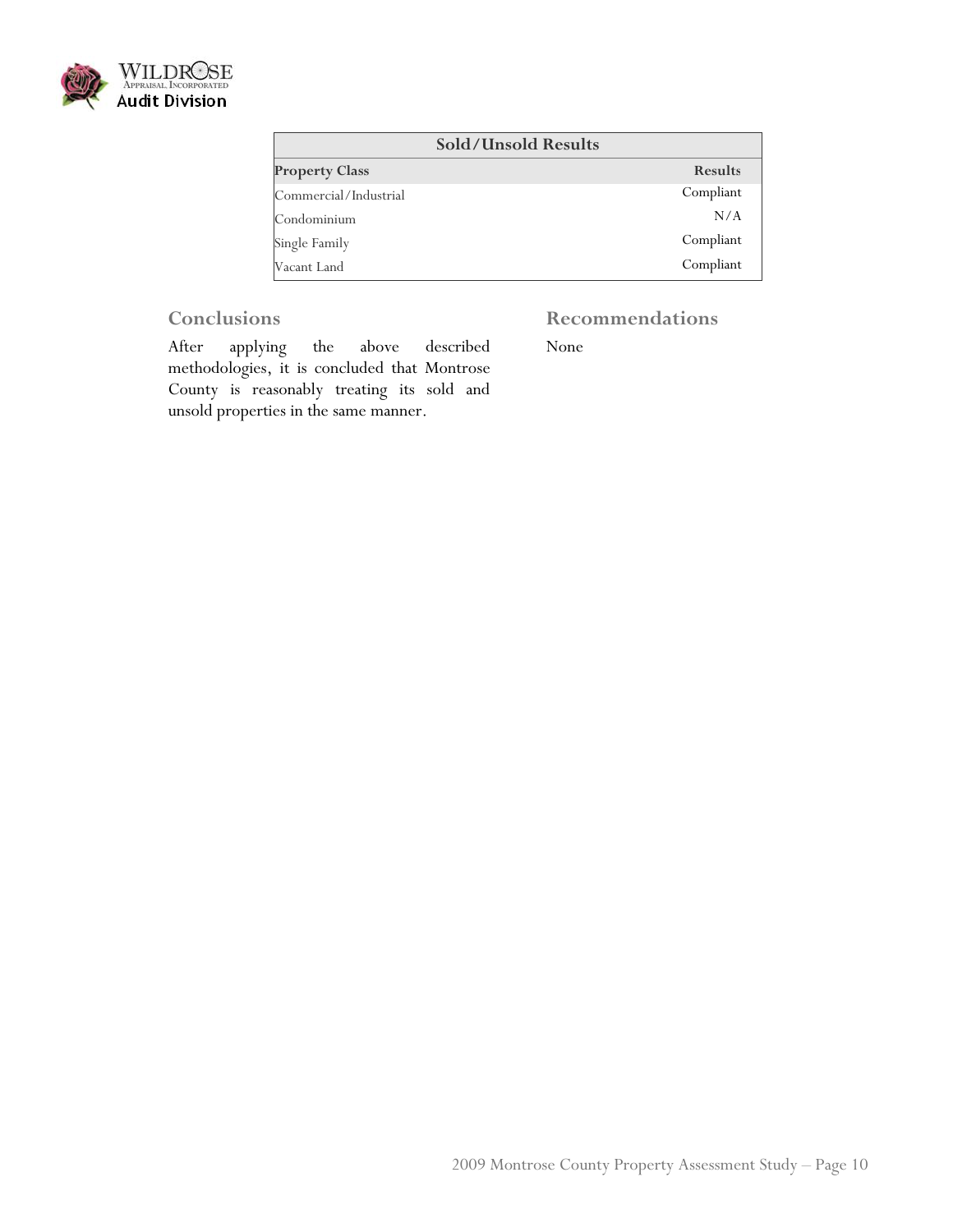

## **A GRICULTURAL L AND S TUDY**



## **Agricultural Land**

County records were reviewed to determine major land categories such as irrigated farm, dry farm, meadow hay, grazing and other lands. In addition, county records were reviewed in order to determine if: Aerial photographs are available and are being used; soil conservation guidelines have been used to classify lands based on productivity; crop rotations have been documented; typical commodities and yields have been determined; orchard lands have been properly classified and valued; expenses reflect a ten year average and are typical landlord expenses; grazing lands have been properly classified and valued; the number of acres in each class and subclass have been determined; the capitalization rate was properly applied. Also, documentation was required for the valuation methods used and any locally developed yields, carrying capacities, and expenses. Records were also checked to ensure that the commodity prices and expenses, furnished by the Property Tax Administrator (PTA), were applied properly.

(See Assessor Reference Library Volume 3 Chapter 5.)

#### **Conclusions**

An analysis of the agricultural land data indicates an acceptable appraisal of this property type. Directives, commodity prices and expenses provided by the PTA were properly applied. County yields compared favorably to those published by Colorado Agricultural Statistics. Expenses used by the county were allowable expenses and were in an acceptable range. Grazing lands carrying capacities were in an acceptable range. The data analyzed resulted in the following ratios: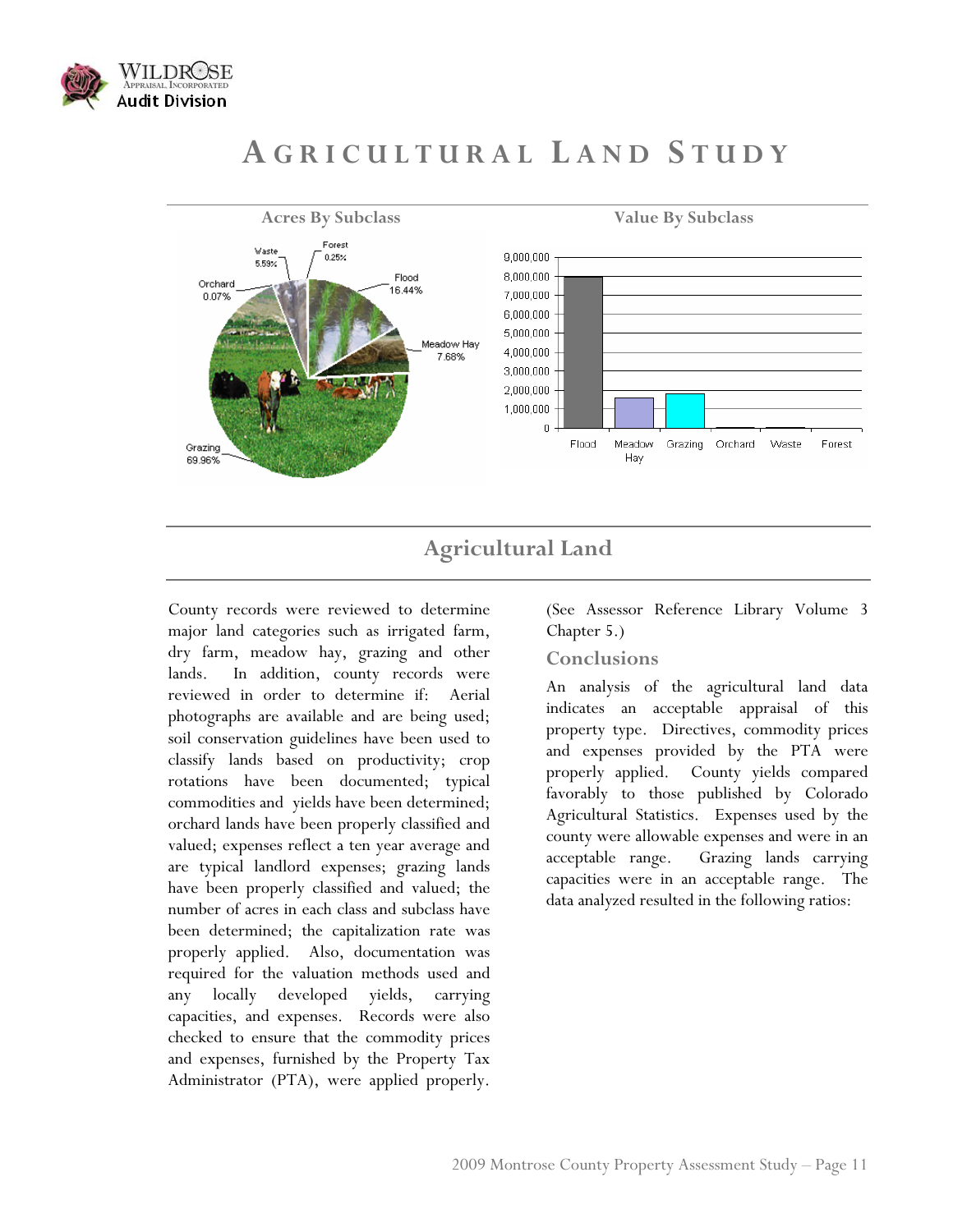

|                         | <b>Montrose County Agricultural Land Ratio Grid</b> |                              |                 |                                            |                              |       |  |
|-------------------------|-----------------------------------------------------|------------------------------|-----------------|--------------------------------------------|------------------------------|-------|--|
| <b>Abstract</b><br>Code | <b>Land Class</b>                                   | Number<br><b>Of</b><br>Acres | County<br>Value | County<br>Assessed<br>Per Acre Total Value | <b>WRA</b><br>Total<br>Value | Ratio |  |
| 4117                    | Flood                                               | 63,338                       | 125.19          | 7,928,970                                  | 7,462,284                    | 1.06  |  |
| 4137                    | Meadow Hay                                          | 29,609                       | 53.87           | 1,595,081                                  | 1,595,081                    | 1.00  |  |
| 4147                    | Grazing                                             | 269,598                      | 6.68            | 1,800,952                                  | 1,800,952                    | 1.00  |  |
| 4157                    | Orchard                                             | 272                          | 160.76          | 43,726                                     | 43,726                       | 1.00  |  |
| 4177                    | Forest                                              | 981                          | 8.95            | 8,784                                      | 8,784                        | 1.00  |  |
| 4167                    | Waste                                               | 21,550                       | 1.62            | 34,805                                     | 34,805                       | 1.00  |  |
| Total/Avg               |                                                     | 385,348                      | 29.62           | 11,412,318                                 | 10,945,632                   | 1.04  |  |

## **Recommendations**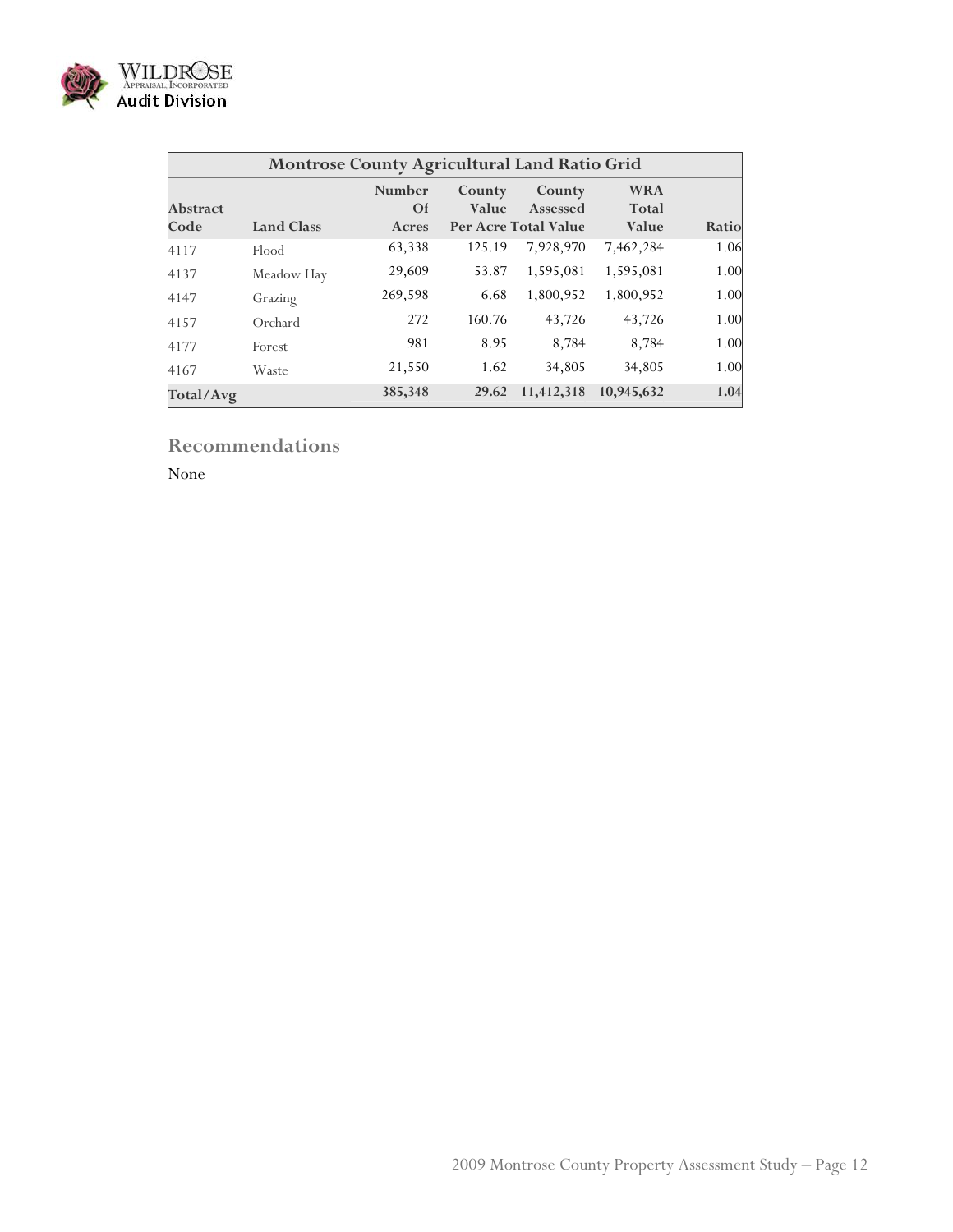

## **Agricultural Outbuildings**

## **Methodology**

Data was collected and reviewed to determine if the guidelines found in the Assessor's Reference Library (ARL) Volume 3, pages 5.74 through 5.77 were being followed.

### **Conclusions**

Montrose County has substantially complied with the procedures provided by the Division of Property Taxation for the valuation of agricultural outbuildings.

**Recommendations**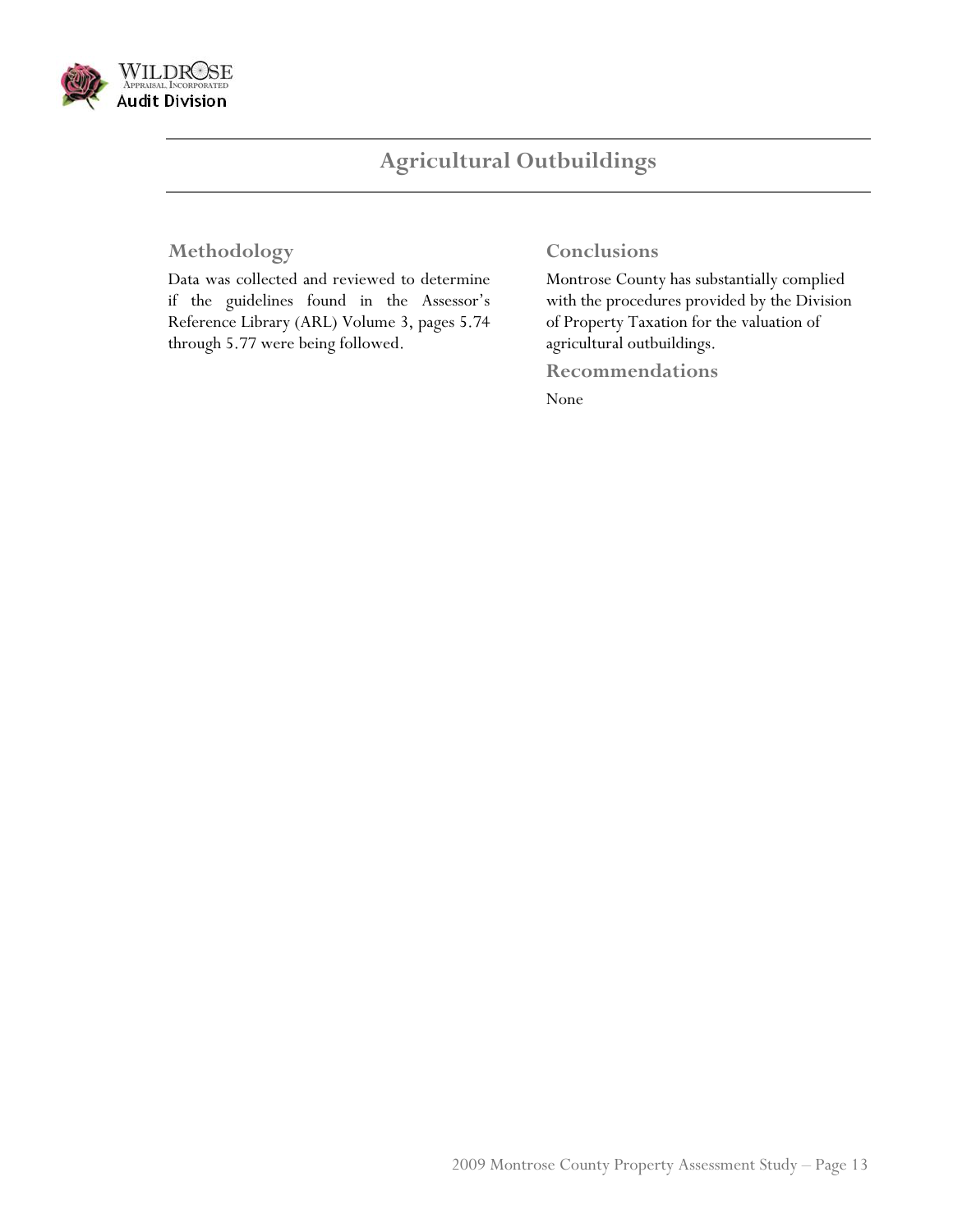

## **S ALES V ERIFICATION**

According to Colorado Revised Statutes:

*A representative body of sales is required when considering the market approach to appraisal.* 

*(8) In any case in which sales prices of comparable properties within any class or subclass are utilized when considering the market approach to appraisal in the determination of actual value of any taxable property, the following limitations and conditions shall apply:* 

*(a)(I) Use of the market approach shall require a representative body of sales, including sales by a lender or government, sufficient to set a pattern, and appraisals shall reflect due consideration of the degree of comparability of sales, including the extent of similarities and dissimilarities among properties that are compared for assessment purposes. In order to obtain a reasonable sample and to reduce sudden price changes or fluctuations, all sales shall be included in the sample that reasonably reflect a true or typical sales price during the period specified in section 39-1-104 (10.2). Sales of personal property exempt pursuant to the provisions of sections 39-3- 102, 39-3-103, and 39-3-119 to 39-3-122 shall not be included in any such sample.* 

*(b) Each such sale included in the sample shall be coded to indicate a typical, negotiated sale, as screened and verified by the assessor. (39-1-103, C.R.S.)* 

*The assessor is required to use sales of real property only in the valuation process.* 

*(8)(f) Such true and typical sales shall include only those sales which have been determined on an individual basis to reflect the selling price of the real property only or which have been adjusted on an individual basis to reflect the selling price of the real property only. (39-1-103, C.R.S.)* 

Part of the Property Assessment Study is the sales verification analysis. WRA has used the above-cited statutes as a guide in our study of the county's procedures and practices for verifying sales.

WRA reviewed the sales verification procedures in 2009 for Montrose County. This study was conducted by checking selected sales from the master sales list for the Jan 1, 2007 - June 30, 2008 valuation period. Specifically WRA selected 30 sales listed as unqualified.

All of the sales in the unqualified sales sample had reasons that were clear and supportable.

#### **Conclusions**

Montrose County appears to be doing an excellent job of verifying their sales. WRA agreed with the county's reason for disqualifying each of the sales selected in the sample. There are no recommendations or suggestions.

#### **Recommendations**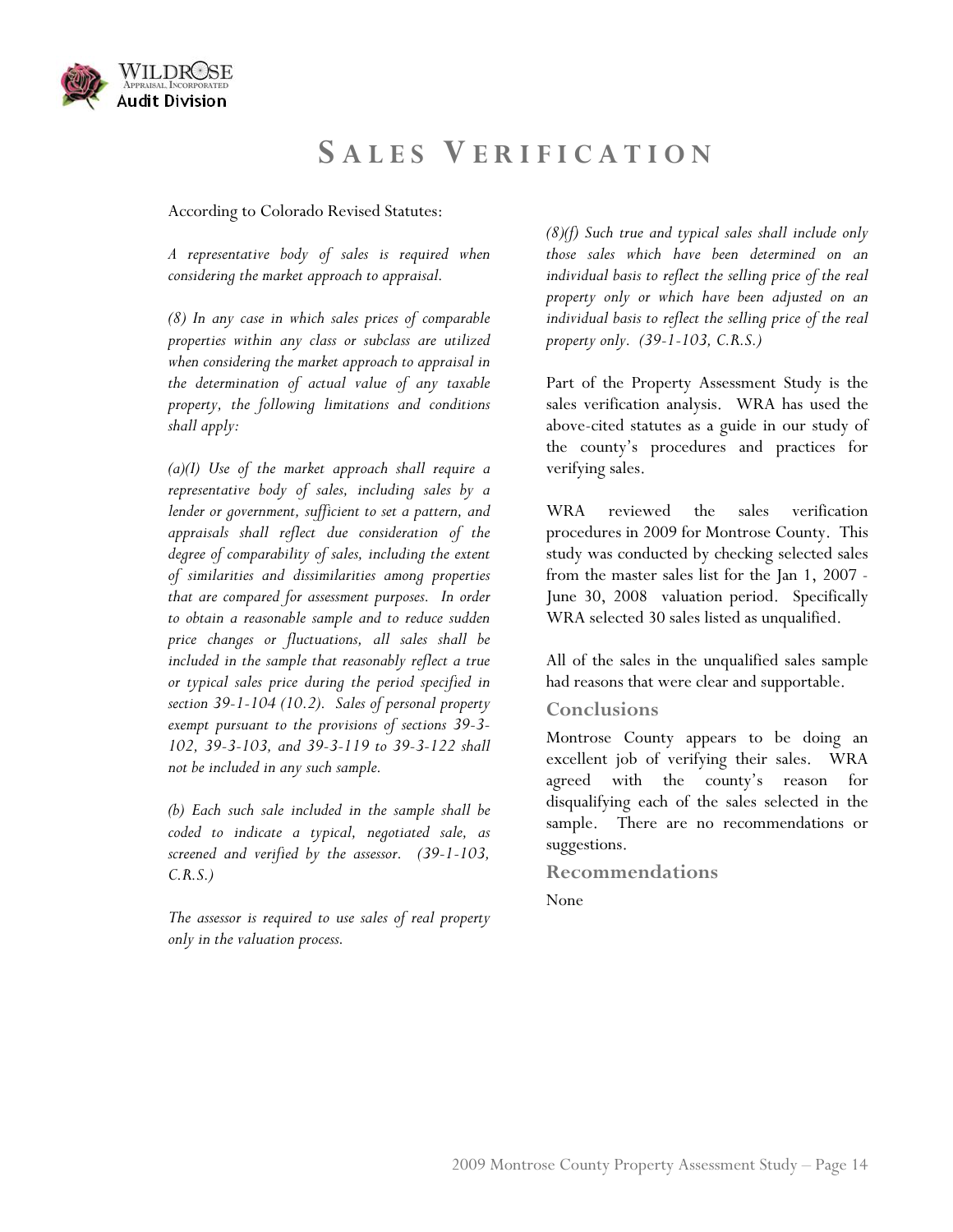

# **E CONOMIC AREA R EVIEW AND E VALUATION**

#### **Methodology**

Montrose County has submitted a written narrative describing the economic areas that make up the county's market areas. Montrose County has also submitted a map illustrating these areas. Each of these narratives have been read and analyzed for logic and appraisal sensibility. The maps were also compared to the narrative for consistency between the written description and the map.

#### **Conclusions**

After review and analysis, it has been determined that Montrose County has adequately identified homogeneous economic areas comprised of smaller neighborhoods. Each economic area defined is equally subject to a set of economic forces that impact the value of the properties within that geographic area and this has been adequately addressed. Each economic area defined adequately delineates an area that will give "similar values for similar properties in similar areas."

#### **Recommendations**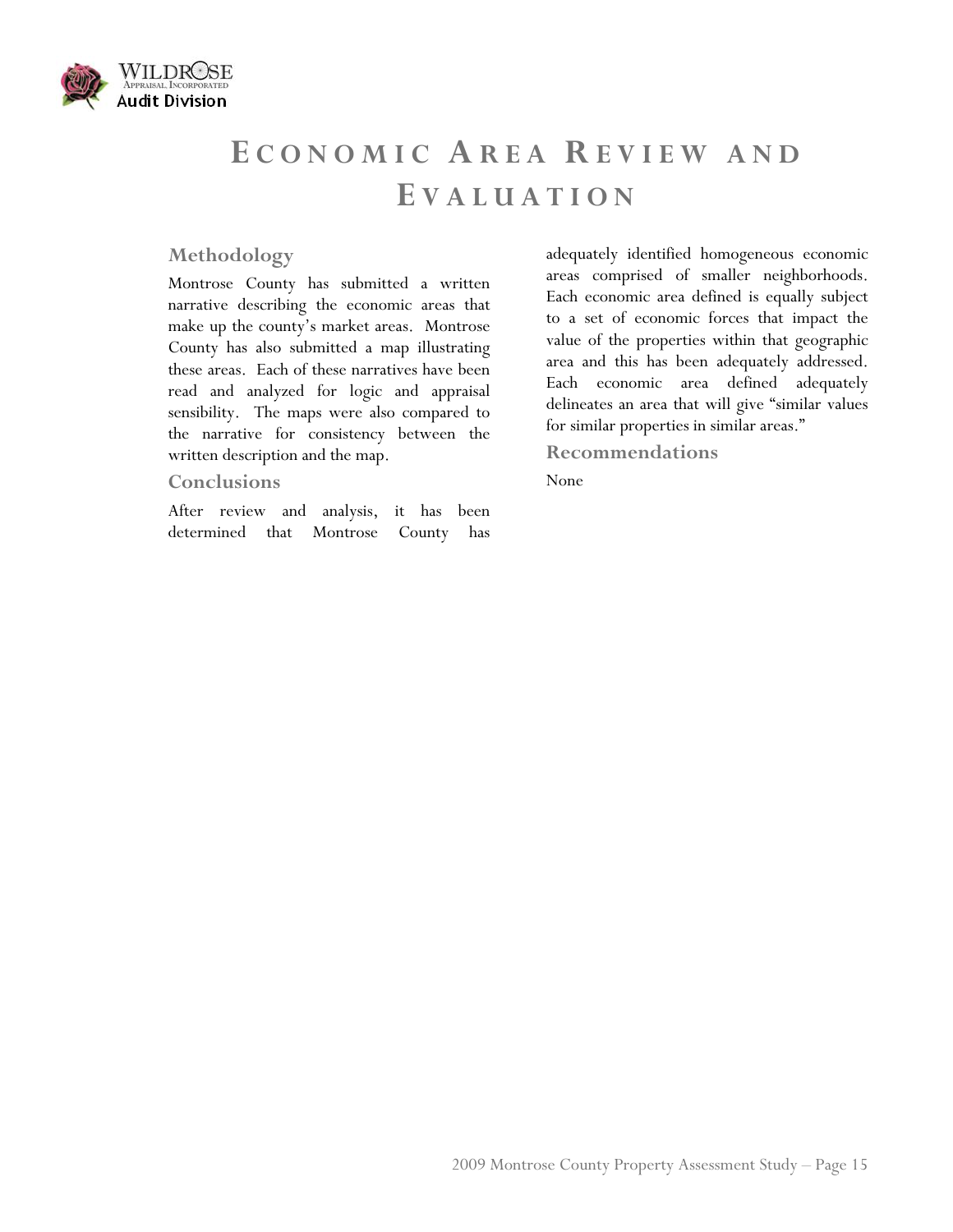

## **N ATURAL R ESOURCES**

### **Earth and Stone Products**

#### **Methodology**

Under the guidelines of the Assessor's Reference Library (ARL), Volume 3, Natural Resource Valuation Procedures, the income approach was applied to determine value for production of earth and stone products. The number of tons was multiplied by an economic royalty rate determined by the Division of Property Taxation to determine income. The income was multiplied by a recommended Hoskold factor to determine the actual value. The Hoskold factor is determined by the life of the reserves or the lease. Value is based on two variables: life and tonnage. The operator determines these since there is no other means to obtain production data through any state or private agency.

#### **Conclusions**

The County has applied the correct formulas and state guidelines to earth and stone production.

**Recommendations** 

None

## **Producing Coal Mines**

#### **Methodology**

Under the guidelines of the Assessor's Reference Library (ARL), Volume 3, Section 6, Valuation of Producing Coal Leaseholds and Lands, the income approach is the primary method applied to find value for the valuation of coalmines. This methodology estimates annual economic royalty income based on previous year's production, then capitalizes that income to value using a Hoskold factor to estimate the present worth of the permitted acres. The operator provides production data and the life of the leases.

#### **Conclusions**

County has applied the correct formulas and state guidelines to coal mine valuation.

**Recommendations**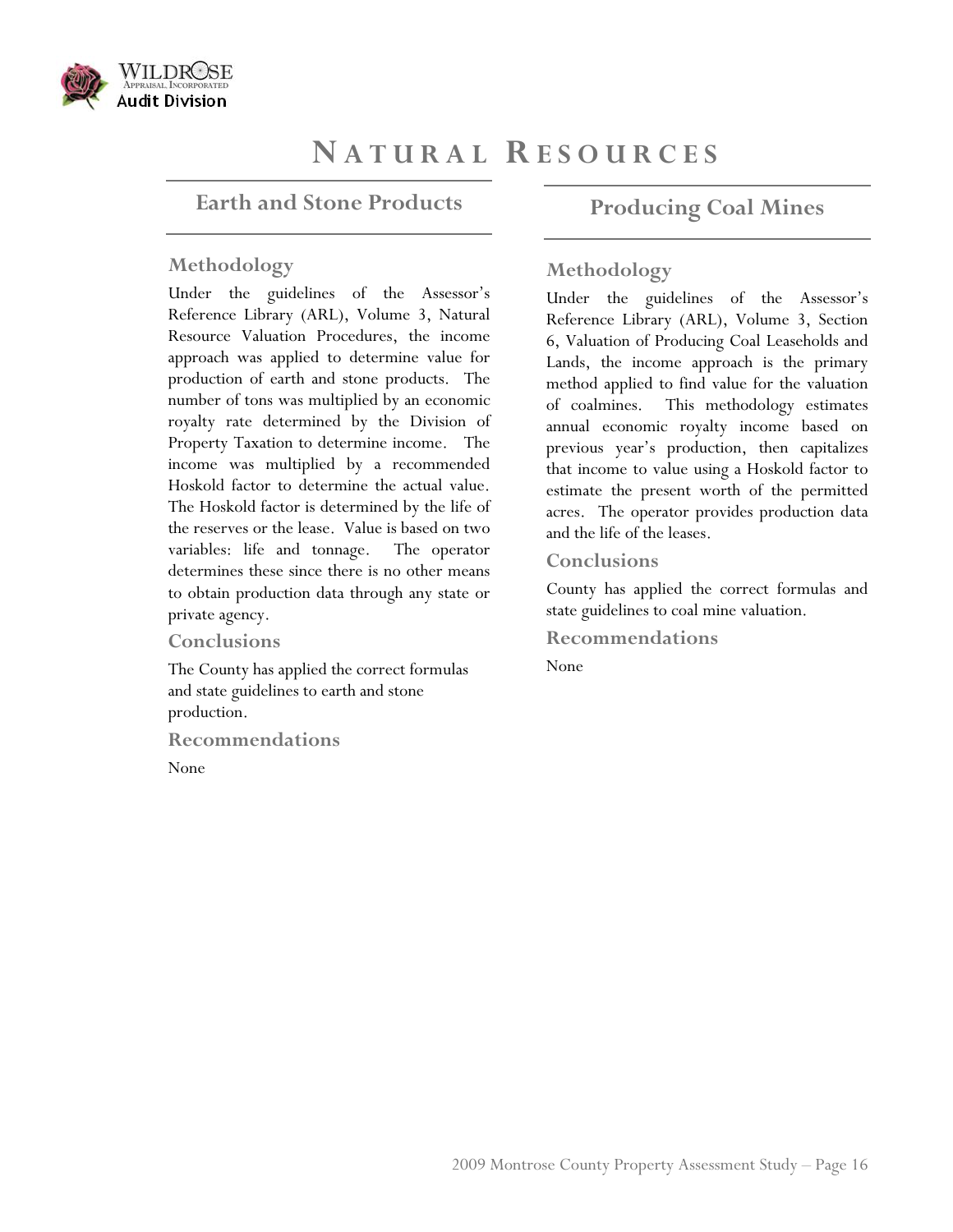

## **V ACANT L AND**

## **Subdivision Discounting**

Subdivisions were reviewed in 2009 in Montrose County. The review showed that subdivisions were discounted pursuant to the Colorado Revised Statutes in Article 39-1-103 (14). Discounting procedures were applied to all subdivisions where less than 80 percent of all sites were sold using the present worth method. The market approach was applied where 80 percent or more of the subdivision sites were sold. An absorption period was estimated for each subdivision that was discounted. An appropriate discount rate was developed using the summation method.

Subdivision land with structures was appraised at full market value.

#### **Conclusions**

Montrose County has implemented proper procedures to adequately estimate absorption periods, discount rates, and lot values for qualifying subdivisions.

**Recommendations**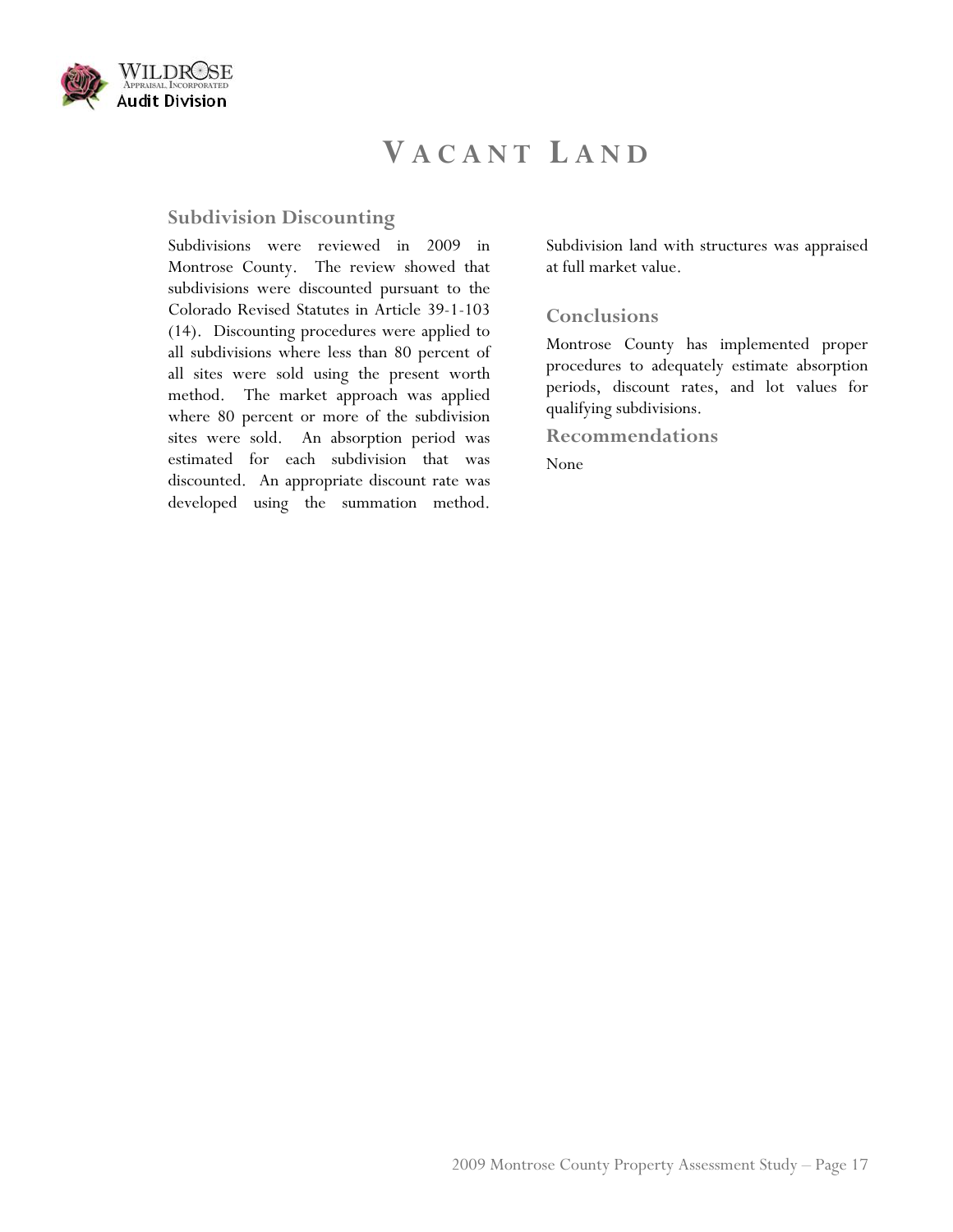

## **P OSSESSORY I NTEREST P ROPERTIES**

#### **Possessory Interest**

Possessory interest property discovery and valuation is described in the Assessor's Reference Library (ARL) Volume 3 section 7 in accordance with the requirements of 39-1- 103 (17)(a) (II) C.R.S. Possessory Interest is defined by the Property Tax Administrator's Publication ARL Volume 3, Section 7: A private property interest in government-owned property or the right to the occupancy and use of any benefit in government-owned property that has been granted under lease, permit, license, concession, contract, or other agreement.

Montrose County has been reviewed for their procedures and adherence to guidelines when assessing and valuing agricultural and commercial possessory interest properties. The county has also been queried as to their confidence that the possessory interest properties have been discovered and placed on the tax rolls.

#### **Conclusions**

Montrose County has implemented a discovery process to place possessory interest properties on the roll. They have also correctly and consistently applied the correct procedures and valuation methods in the valuation of possessory interest properties.

**Recommendations**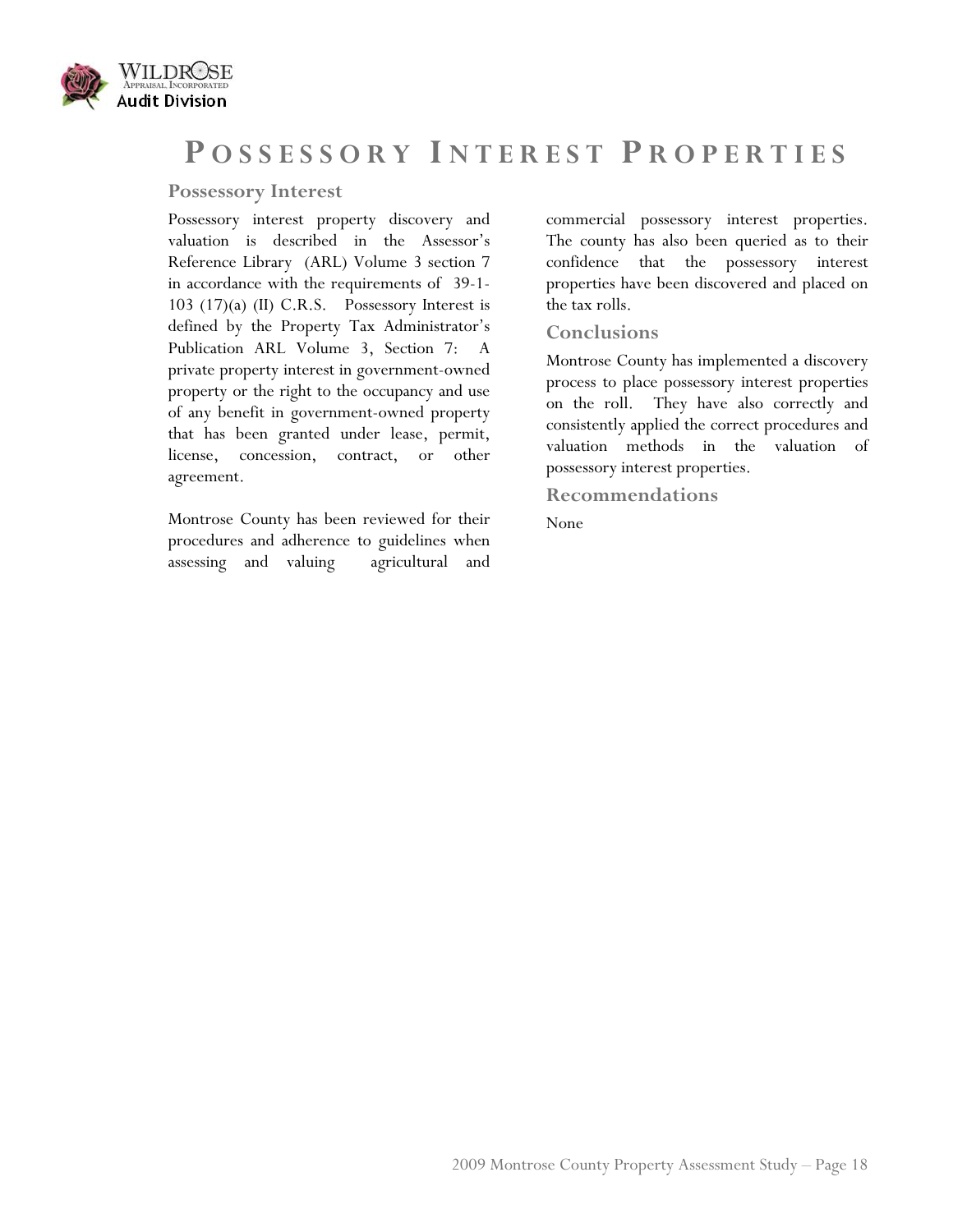

## **P ERSONAL P ROPERTY A UDIT**

Montrose County was studied for its procedural compliance with the personal property assessment outlined in the Assessor's Reference Library (ARL) Volume 5, and in the State Board of Equalization (SBOE) requirements for the assessment of personal property. The SBOE requires that counties use ARL Volume 5, including current discovery, classification, documentation procedures, current economic lives table, cost factor tables, depreciation table, and level of value adjustment factor table.

The personal property audit standards narrative must be in place and current. A listing of businesses that have been audited by the assessor within the twelve-month period reflected in the plan is given to the auditor. The audited businesses must be in conformity with those described in the plan.

Aggregate ratio will be determined solely from the personal property accounts that have been physically inspected. The minimum assessment sample is one percent or ten schedules, whichever is greater, and the maximum assessment audit sample is 100 schedules.

For the counties having over 100,000 population, WRA selected a sample of all personal property schedules to determine whether the assessor is correctly applying the provisions of law and manuals of the Property Tax Administrator in arriving at the assessment levels of such property. This sample was selected from the personal property schedules audited by the assessor. In no event was the sample selected by the contractor less than 30 schedules. The counties to be included in this study are Adams, Arapahoe, Boulder, Denver, Douglas, El Paso, Jefferson, Larimer, Mesa, Pueblo, and Weld. All other counties received a procedural study.

Montrose County is compliant with the guidelines set forth in ARL Volume 5 regarding discovery procedures, using the following methods to discover personal property accounts in the county:

- Public Record Documents
- MLS Listing and/or Sold Books
- Chamber of Commerce/Economic Development Contacts
- Local Telephone Directories, Newspapers or Other Local Publications
- Personal Observation, Physical Canvassing or Word of Mouth
- Questionnaires, Letters and/or Phone Calls to Buyer, Seller and/or Realtor

The county uses the Division of Property Taxation (DPT) recommended classification and documentation procedures. The DPT's recommended cost factor tables, depreciation tables and level of value adjustment factor tables are also used.

Montrose County submitted their personal property written audit plan and was current for the 2009 valuation period. The number and listing of businesses audited was also submitted and was in conformance with the written audit plan. The following audit triggers were used by the county to select accounts to be audited:

- Businesses in a selected area
- Accounts with obvious discrepancies
- New businesses filing for the first time
- Incomplete or inconsistent declarations
- Accounts with omitted property
- Same business type or use
- Businesses with no deletions or additions for 2 or more years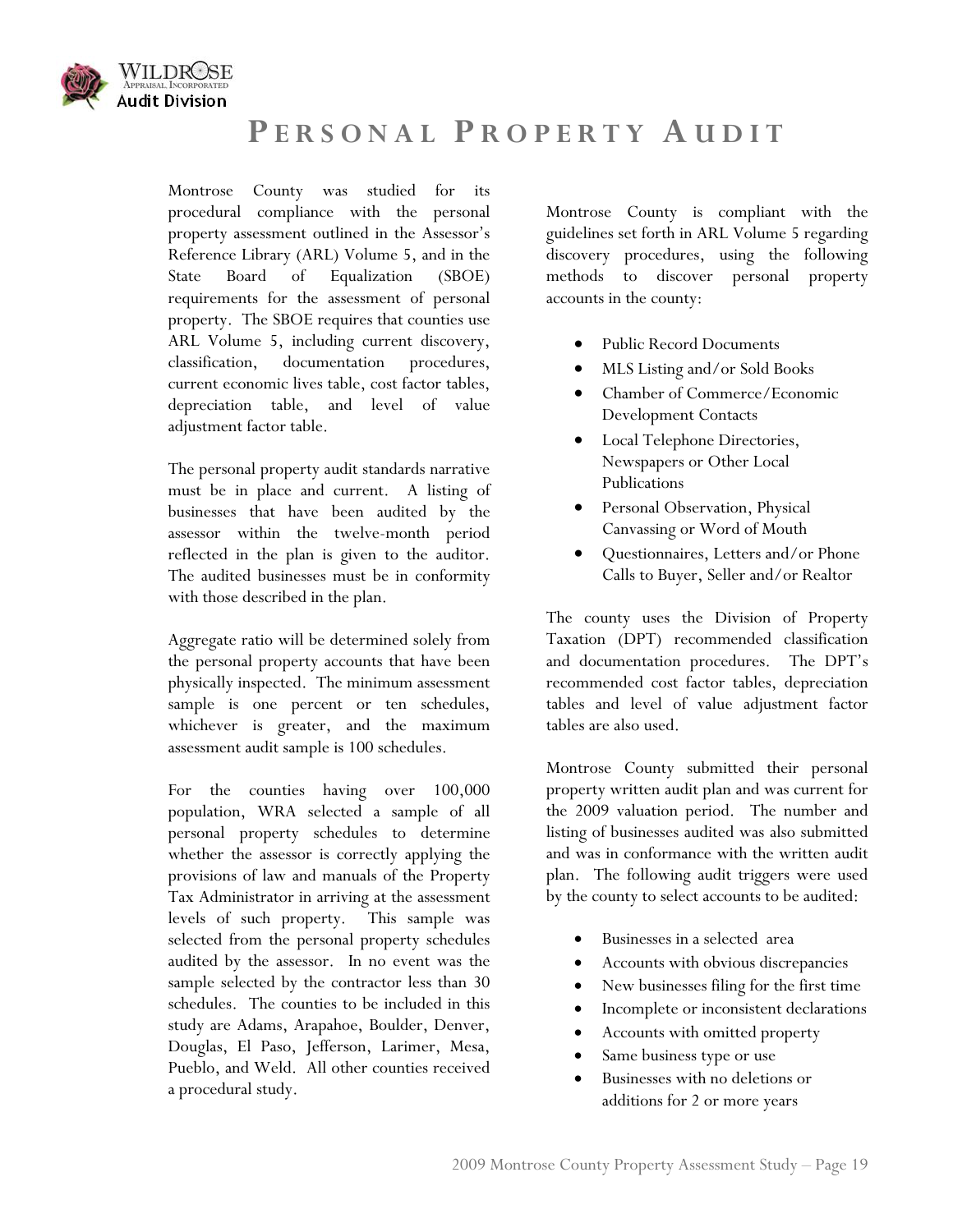

- Non-filing Accounts Best Information Available
- Accounts protested with substantial disagreement

## **Conclusions**

Montrose County has employed adequate discovery, classification, documentation, valuation, and auditing procedures for their personal property assessment and is in statistical compliance with SBOE requirements.

**Recommendations**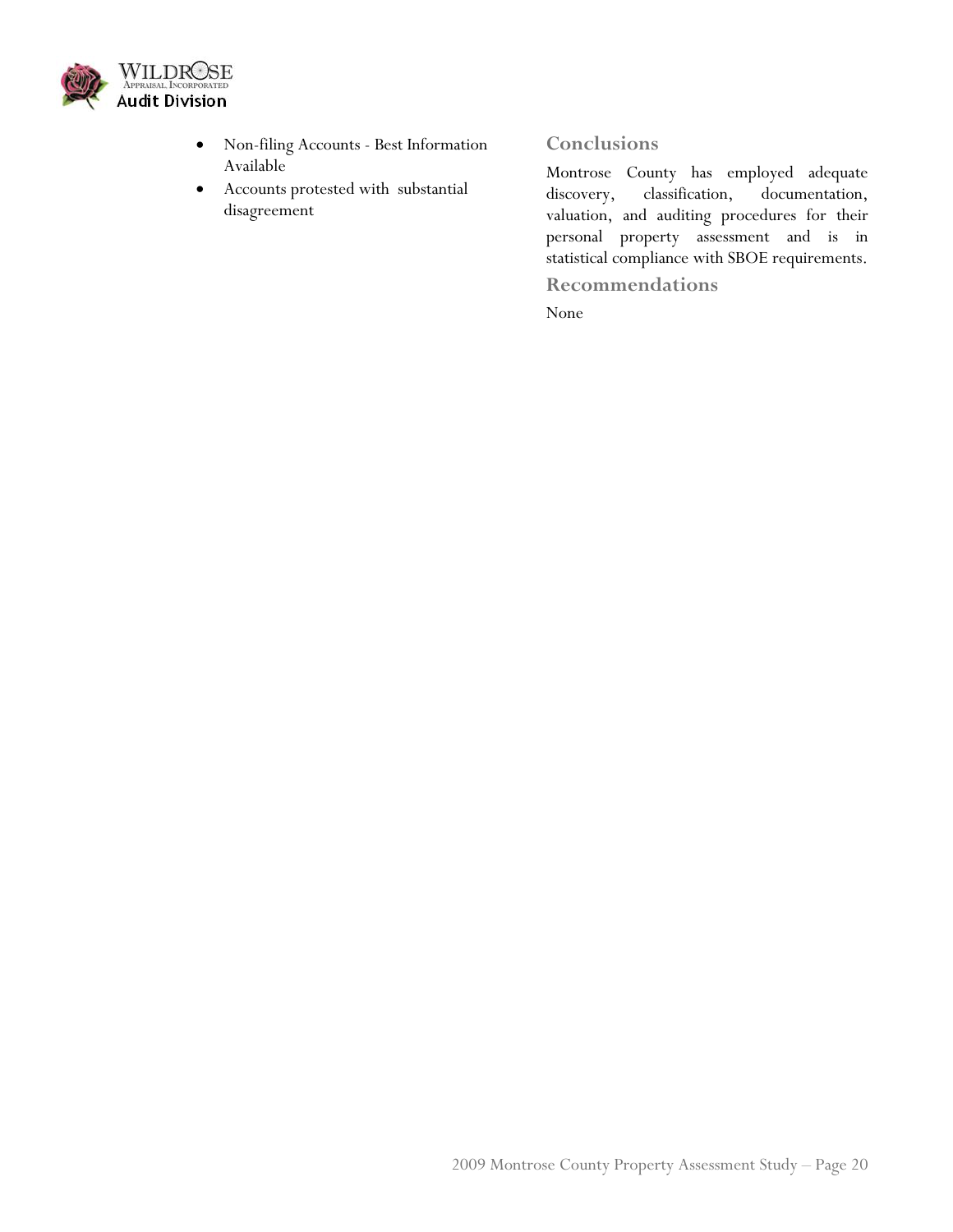

# **W ILDROSE A UDITOR S TAFF**

**Harry J. Fuller,** *Audit Project Manager*

**Suzanne Howard**, *Audit Administrative Manager*

**Steve Kane**, *Audit Statistician/Field Analyst* 

**Carl W. Ross**, *Agricultural/Natural Resource Analyst*

**Andy Rodriguez**, *Field Analyst*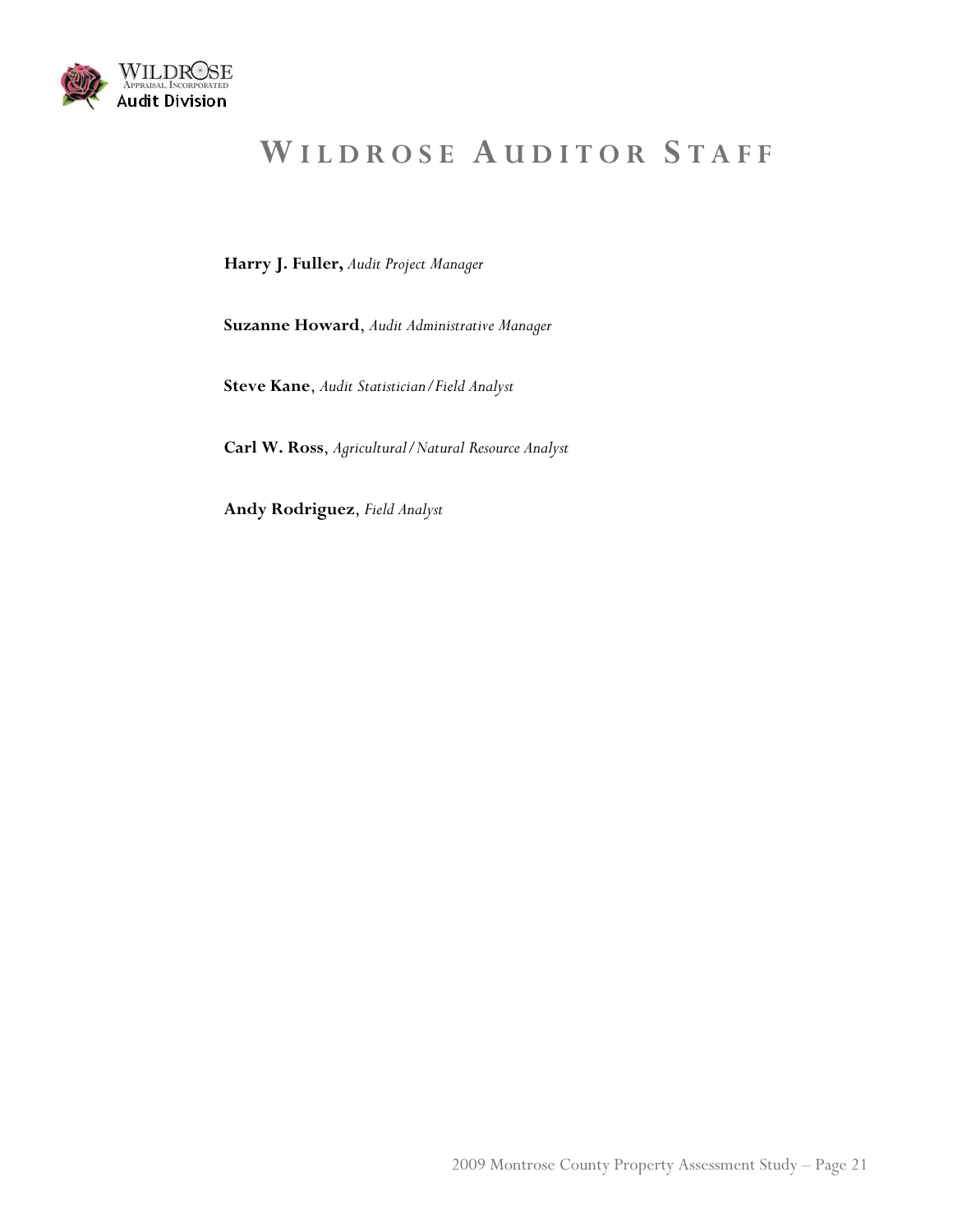

## **A PPENDICES**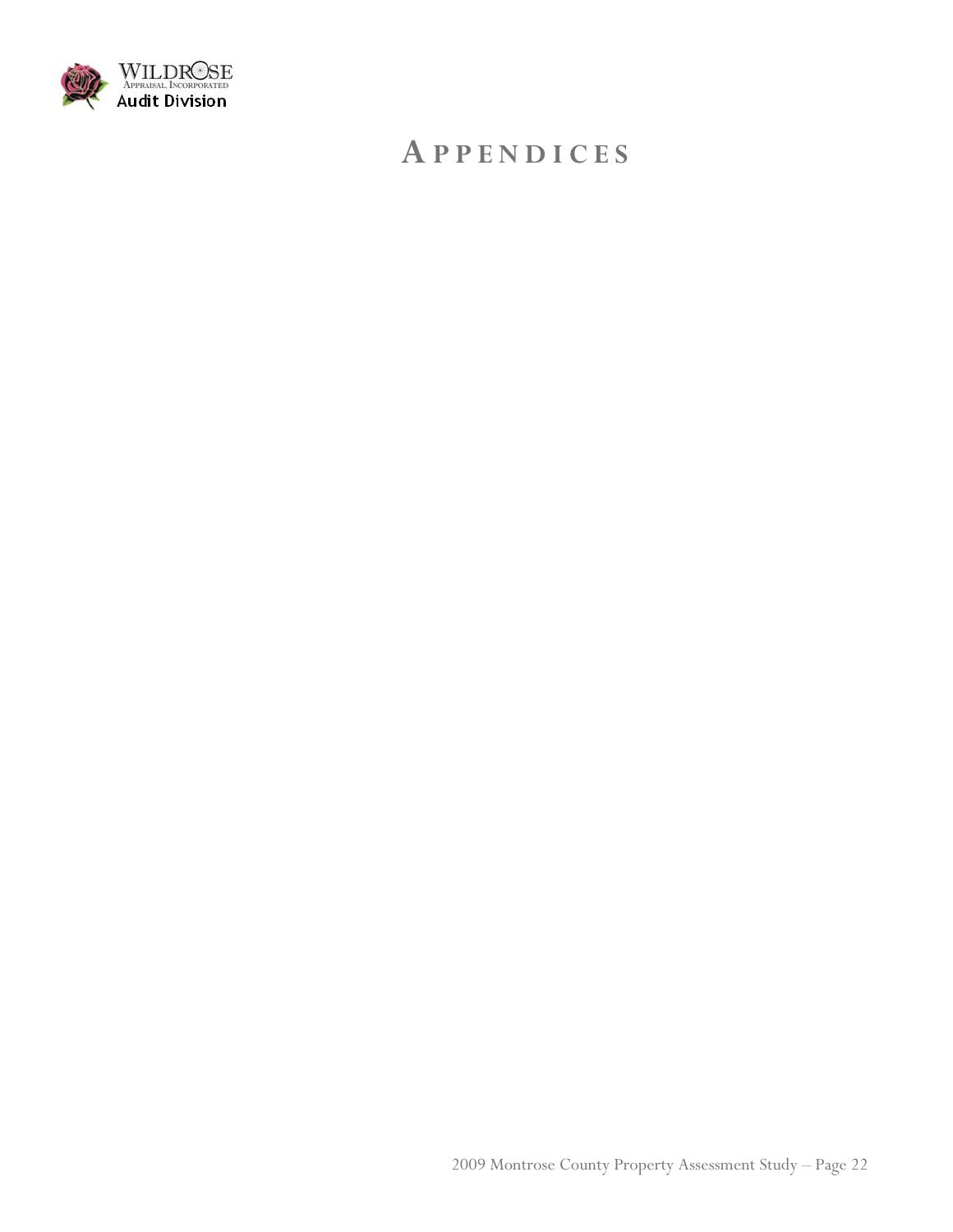

## **STATISTICAL COMPLIANCE RESULTS FOR MONTROSE COUNTY 2009**

#### **I. OVERVIEW**

Montrose County is located in western Colorado. The county has a total of 21,859 real property parcels, according to data submitted by the county assessor's office in 2009. The following provides a breakdown of property classes for this county:



## Real Property Class Distribution

The vacant land class of properties was dominated by residential land. Residential lots (coded 100 and 1112) accounted for 59% of all vacant land parcels.

For residential improved properties, single family properties accounted for 96% of all residential properties.

Commercial and industrial properties represented a much smaller proportion of property classes in comparison. Commercial/industrial sales accounted for 5% of all such properties in this county.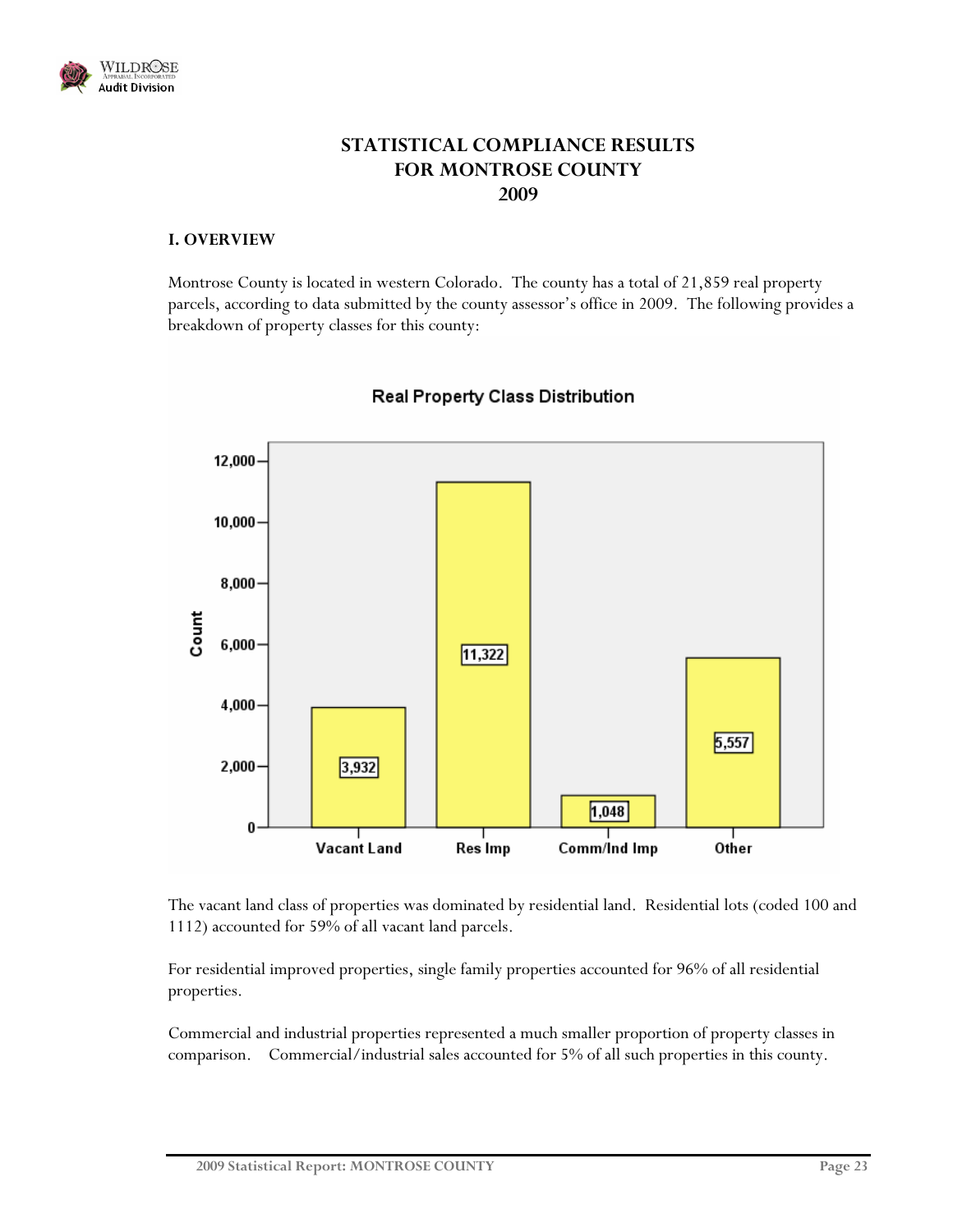

#### **II. DATA FILES**

The following sales analyses were based on the requirements of the 2009 Colorado Property Assessment Study. Information was provided by the Montrose Assessor's Office on April 21, 2009. The data included all 5 property record files as specified by the Auditor.

#### **III. RESIDENTIAL SALES RESULTS**

The following steps were taken to analyze the residential sales:

| 1. Total sales                                     | 2,088 |
|----------------------------------------------------|-------|
| 2. Selected qualified sales                        | 1,426 |
| 3. Select improved sales                           | 1,138 |
| 4. Non duplicate sales                             | 1,114 |
| 5. Select residential sales only                   | 1,077 |
| 6. Sales between January 1, 2007 and June 30, 2008 | 1,077 |
| 7. Select non 1235 sales                           | 1,077 |
|                                                    |       |

The sales ratio analysis was analyzed as follows:

| Median                     | 0.999 |
|----------------------------|-------|
| Price Related Differential | 1.007 |
| Coefficient of Dispersion  | .077  |

The above ratio statistics were in compliance with the standards set forth by the Colorado State Board of Equalization (SBOE) for the overall residential sales. The following graphs describe further the sales ratio distribution for these properties: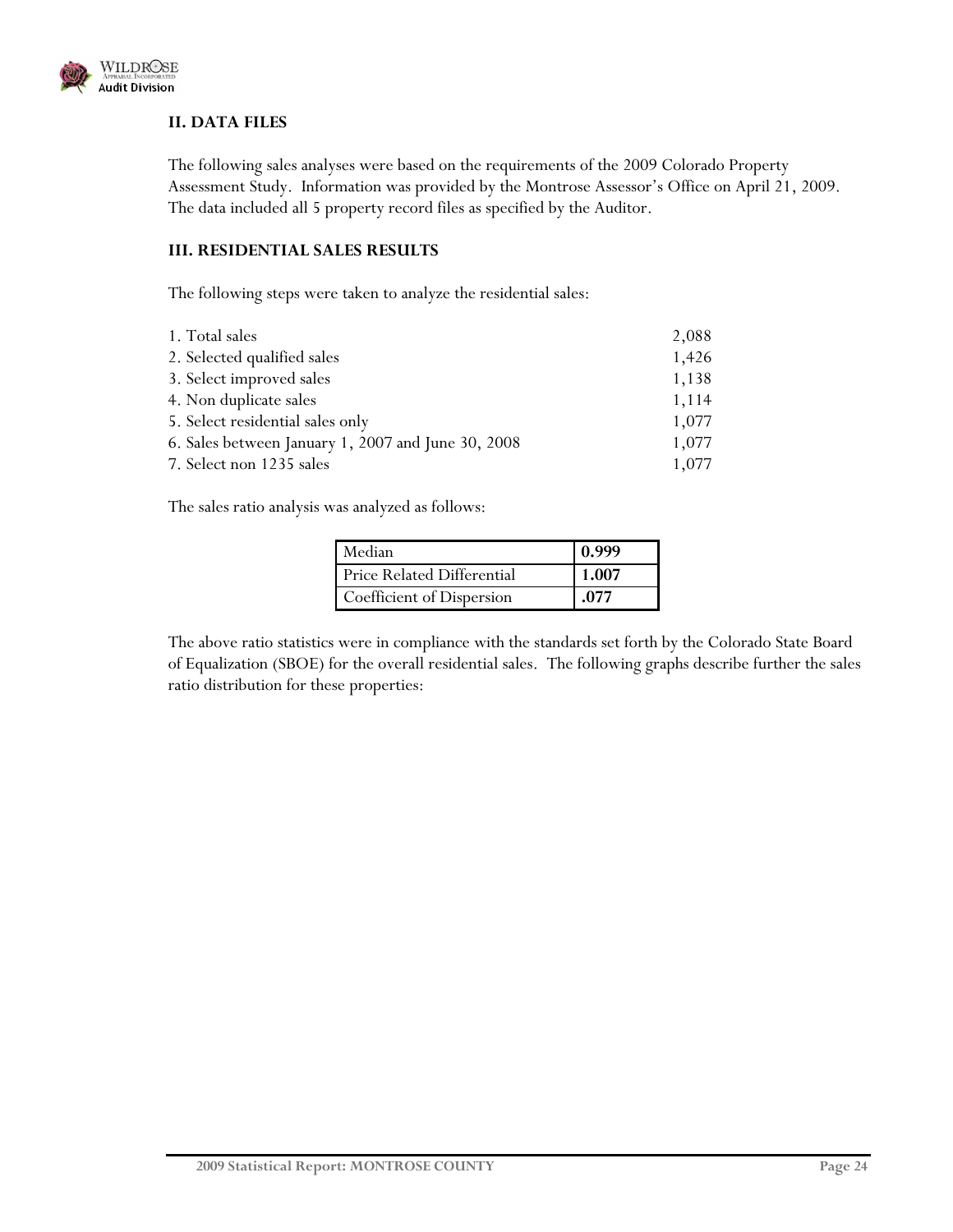

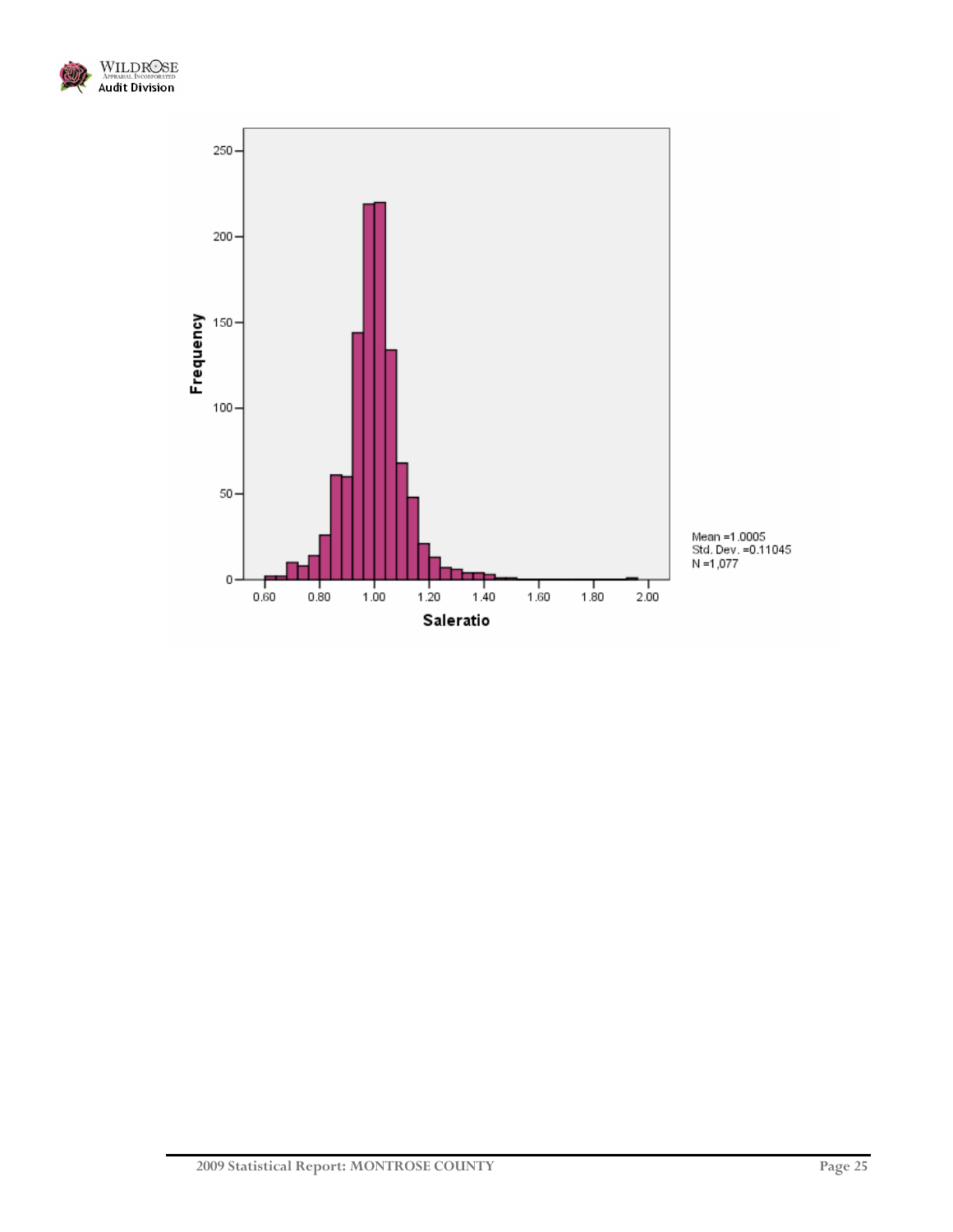



### Residential Sale Price by Sales Ratio

The above graphs indicate that the distribution of the sale ratios was within state mandated limits. No sales were trimmed.

#### **Residential Market Trend Analysis**

We next analyzed the residential dataset using the 18-month sale period for any residual market trending, with the following results:

|       |            | Unstandardized<br>Coefficients |            | Standardized<br>Coefficients |         |      |
|-------|------------|--------------------------------|------------|------------------------------|---------|------|
| Model |            |                                | Std. Error | Beta                         |         | Sig. |
|       | (Constant) | .990                           | .007       |                              | 142.538 | .000 |
|       | SalePeriod | .001                           | .001       | .051                         | 1.685   | .092 |

#### **Coefficientsa**

a. Dependent Variable: Saleratio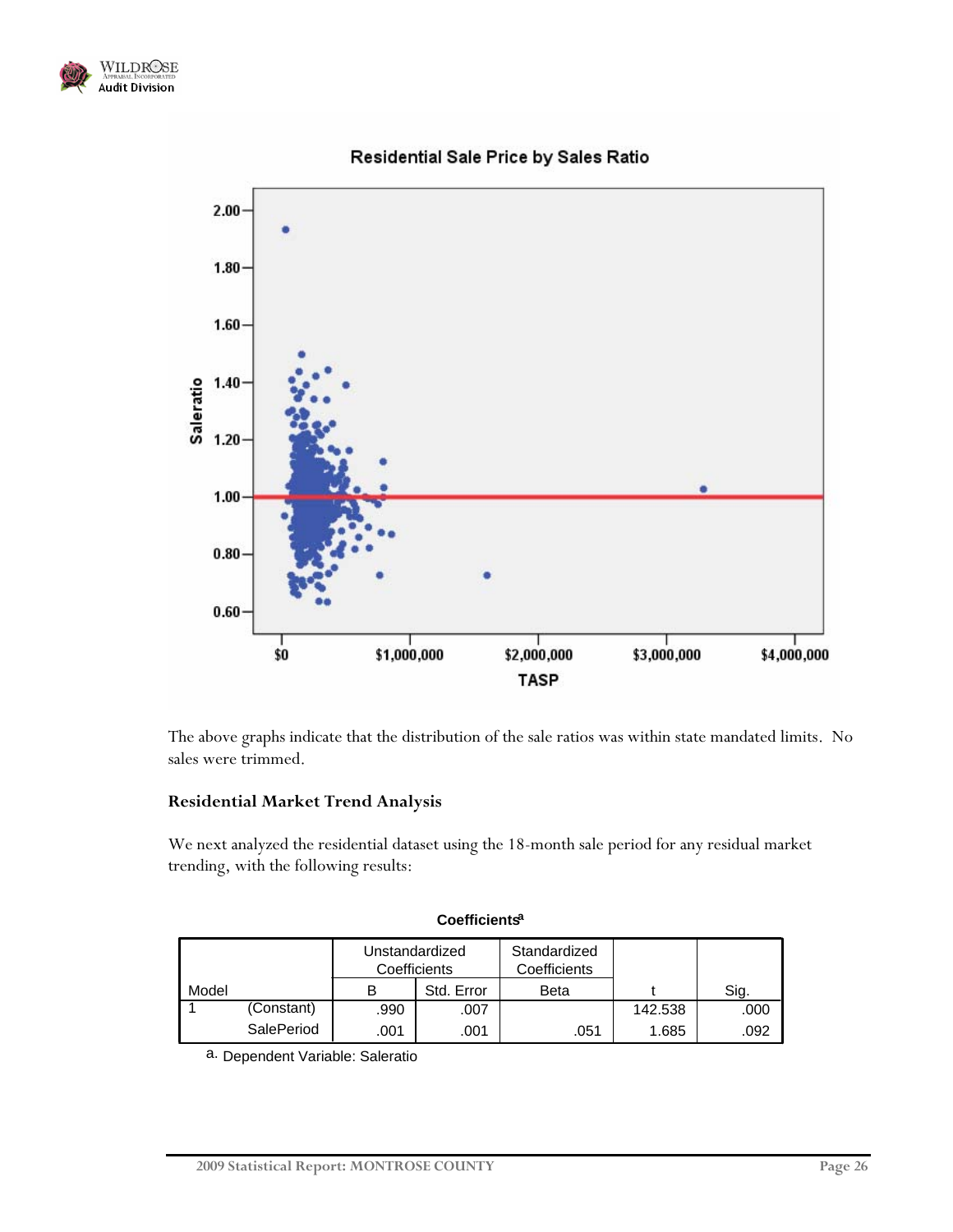



Residential Sale Price Market Trend

The above analysis indicated that the assessor has adequately addressed market trending in the valuation of residential properties. While there was a marginally significant trend statistically, the magnitude of the trend (at 0.1% per month) was not significant.

#### **Sold/Unsold Analysis**

In terms of the valuation consistency between sold and unsold residential properties, we compared the median actual value per square foot for 2009 between each group, as follows:

| Group  | No.    | Median | Mean  |
|--------|--------|--------|-------|
| Unsold | 10,229 | \$134  | \$141 |
| Sold   | 1,044  | \$133  | \$137 |

The above results indicate that sold and unsold residential properties were valued in a consistent manner.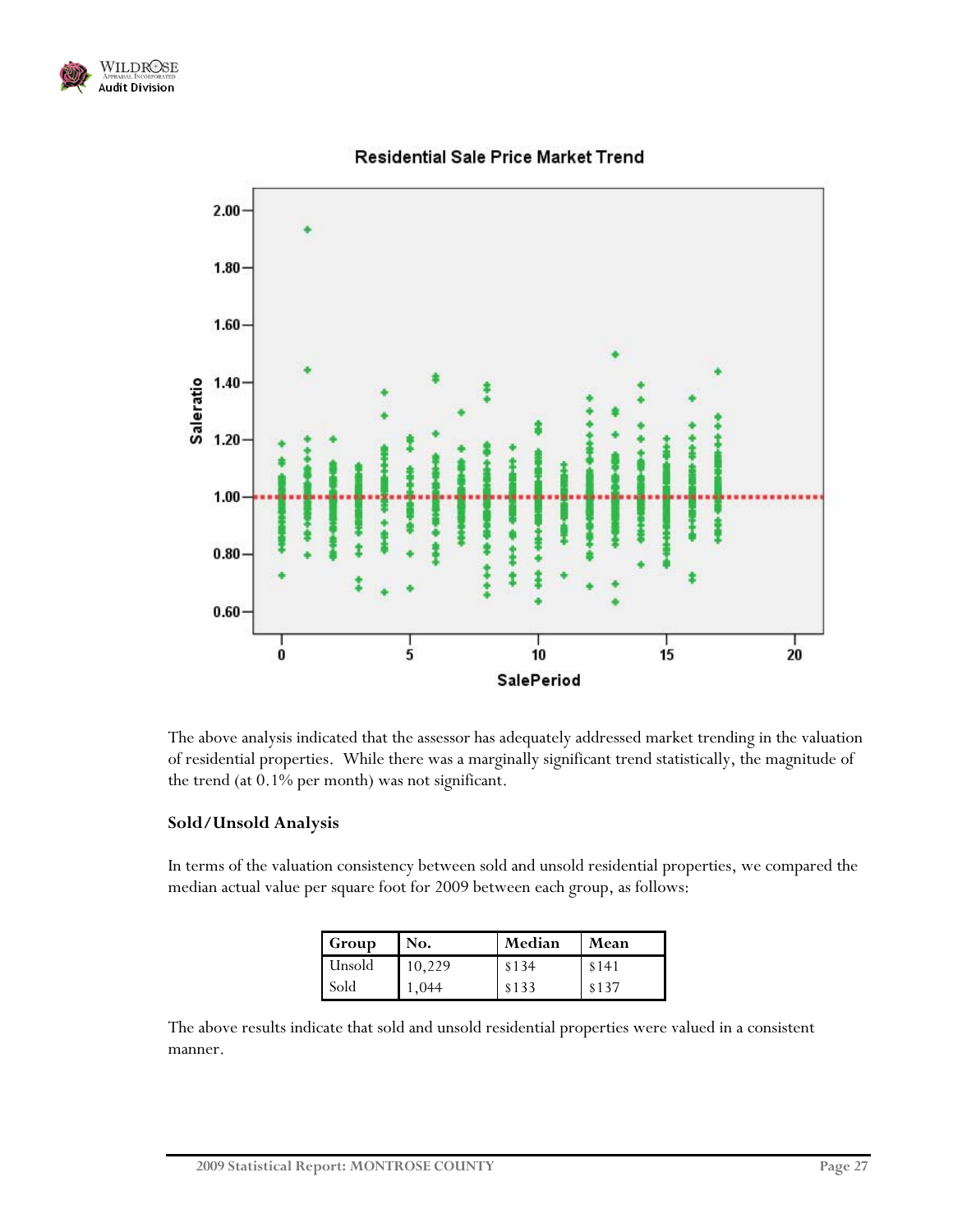

#### **IV. COMMERCIAL/INDUSTRIAL SALE RESULTS**

The following steps were taken to analyze the commercial sales:

| 1. Total sales                             | 2,088 |
|--------------------------------------------|-------|
| 2. Selected qualified sales                | 1,426 |
| 3. Select improved sales                   | 1,138 |
| 4. Non duplicate sales                     | 1,114 |
| 5. Select commercial/industrial sales only | 34    |

The sales ratio analysis was analyzed as follows:

| Median                            | 1.000 |
|-----------------------------------|-------|
| <b>Price Related Differential</b> | 0.973 |
| Coefficient of Dispersion         | .145  |

The above tables indicate that the Montrose County commercial/industrial sale ratios were in compliance with the SBOE standards. The following histogram and scatter plot describe the sales ratio distribution further:

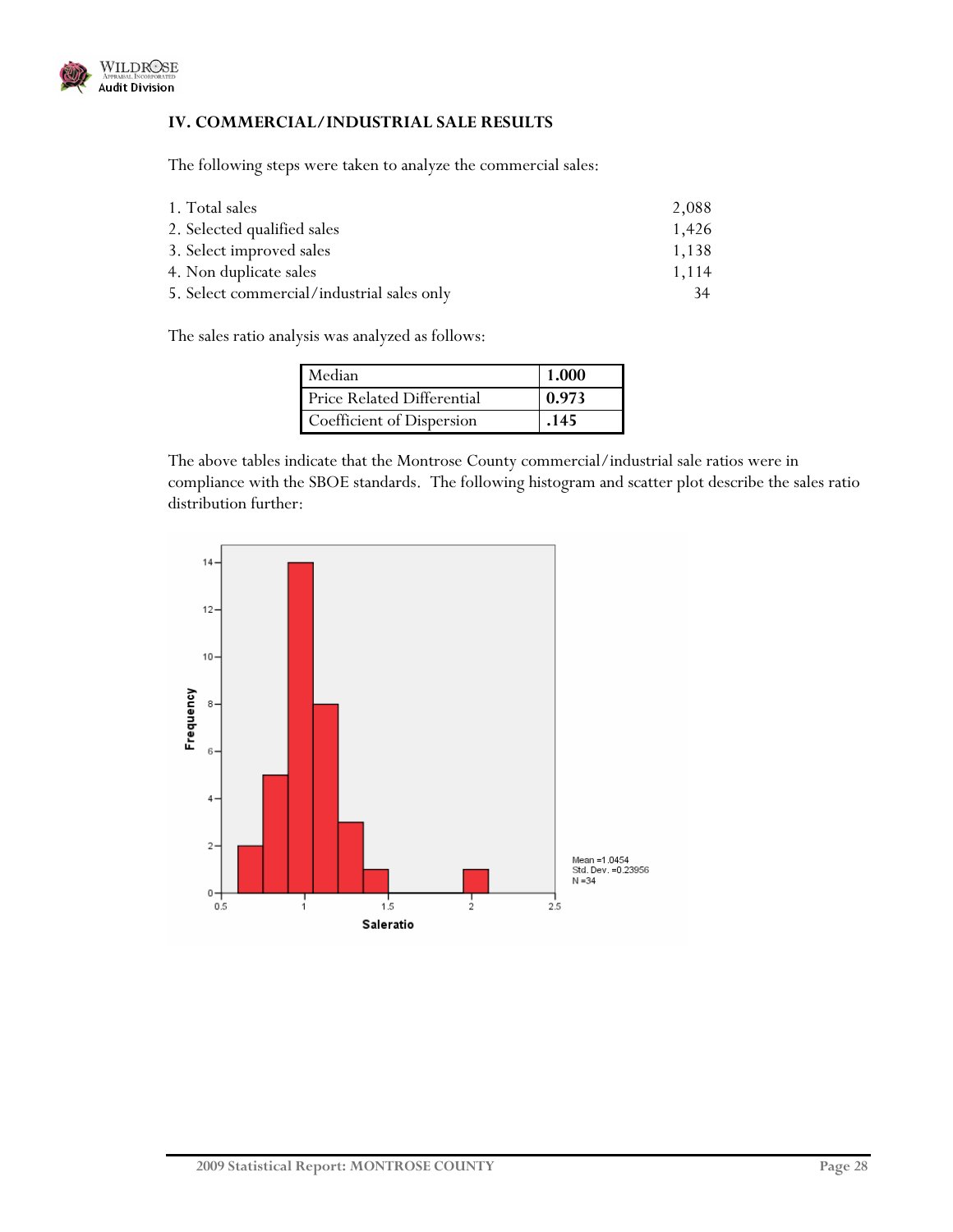

#### **Commercial Sale Price by Sales Ratio**



#### **Commercial Market Trend Analysis**

The assessor did not apply any market trend adjustment to the commercial dataset. The 34 commercial/industrial sales were analyzed, examining the sale ratios across an 18-month sale period with the following results:

|       |            | Unstandardized<br>Coefficients |            | Standardized<br>Coefficients |          |      |
|-------|------------|--------------------------------|------------|------------------------------|----------|------|
| Model |            | в                              | Std. Error | Beta                         |          | Sig. |
|       | (Constant) | 1.177                          | .091       |                              | 12.985   | .000 |
|       | SalePeriod | $-.013$                        | .008       | $-.275$                      | $-1.616$ | .116 |

**Coefficientsa**

a. Dependent Variable: Saleratio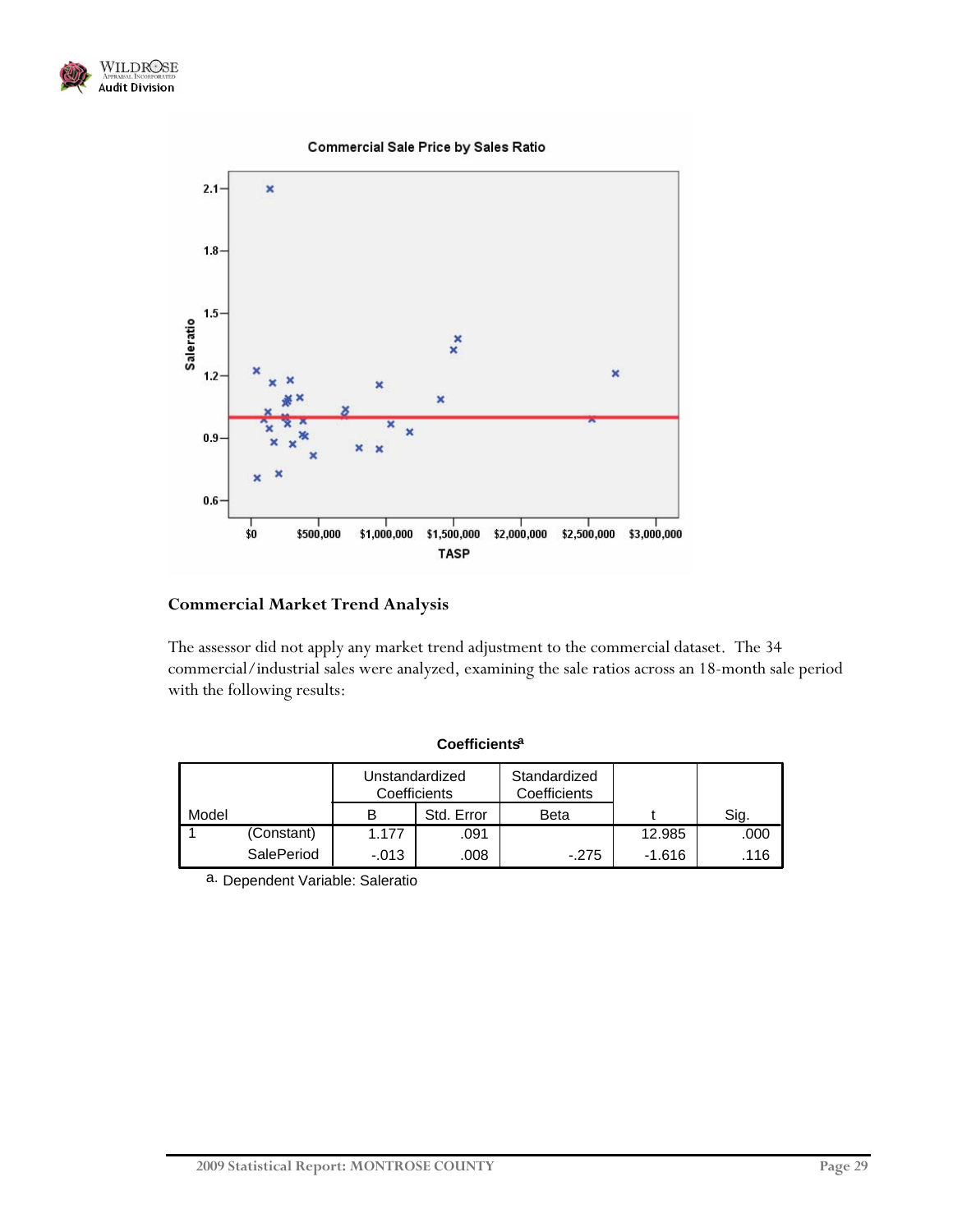



**Commercial Market Trend Analysis** 

The market trend results indicated no statistically significant trend. We concur that no market trend adjustments were warranted for properties in this class for Montrose County.

### **Sold/Unsold Analysis**

We compared the median actual value per square foot between sold and unsold commercial properties to determine if the assessor was valuing each group consistently. We stratified the analysis by subclass in the following table, which indicated that sold and unsold commercial properties were valued consistently:

| <b>Subclass</b> | Group         | No. | Median | Mean  |
|-----------------|---------------|-----|--------|-------|
| 2212            | Unsold        | 176 | \$83   | \$120 |
|                 | Sold          | 10  | \$110  | \$119 |
| 2215            | <b>Unsold</b> | 10  | \$117  | \$162 |
|                 | Sold          | 3   | \$94   | \$95  |
| 2220            | Unsold        | 139 | \$133  | \$139 |
|                 | Sold          | 8   | \$106  | \$123 |
| 2225            | <b>Unsold</b> | 10  | \$67   | \$134 |
|                 | Sold          | 1   | \$201  | \$201 |
| 2230            | Unsold        | 311 | \$86   | \$113 |
|                 | Sold          | 3   | \$57   | \$75  |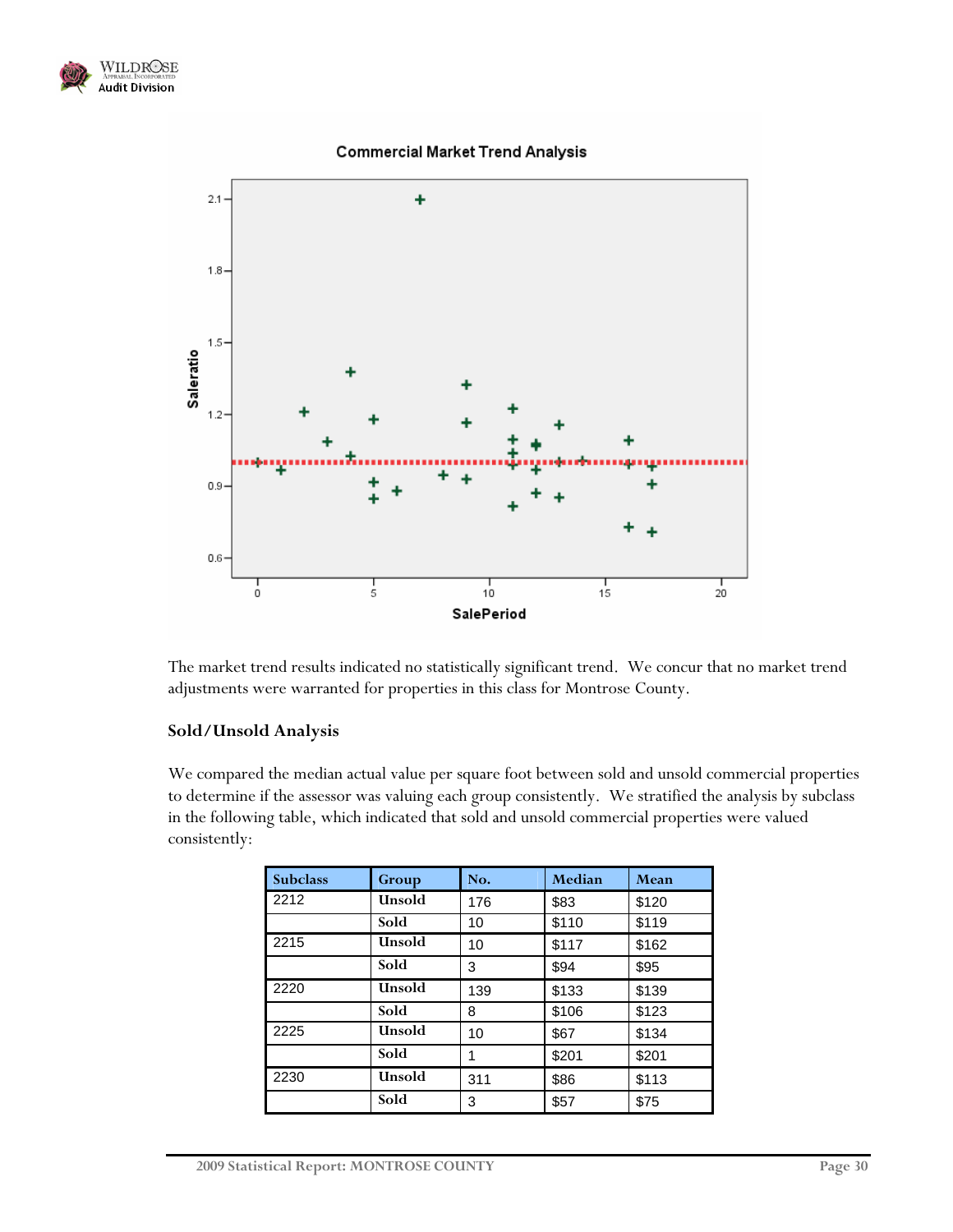

| 2245  | Unsold | 129            | \$153 | \$169 |
|-------|--------|----------------|-------|-------|
|       | Sold   | $\overline{2}$ | \$156 | \$156 |
| 3215  | Unsold | 42             | \$57  | \$62  |
|       | Sold   | 3              | \$67  | \$102 |
| 3230  | Unsold | 24             | \$100 | \$107 |
|       | Sold   |                | \$100 | \$100 |
| Total | Unsold | 1014           | \$90  | \$117 |
|       | Sold   | 33             | \$100 | \$112 |

#### **V. VACANT LAND SALE RESULTS**

The following steps were taken to analyze vacant land sales:

| 1. Total sales                                  | 2,088 |
|-------------------------------------------------|-------|
| 2. Selected qualified sales                     | 1,426 |
| 3. Select vacant land sales                     | 285   |
| 4. Select non-agricultural sales                | 285   |
| 5. Sales between July 1, 2006 and June 30, 2008 | 285   |

The sales ratio analysis was analyzed as follows:

| Median                     | 0.975 |
|----------------------------|-------|
| Price Related Differential | 1.031 |
| Coefficient of Dispersion  | .131  |

The above tables indicate that the Montrose County vacant land sale ratios were in compliance with the SBOE standards. The following histogram and scatter plot describe the sales ratio distribution further: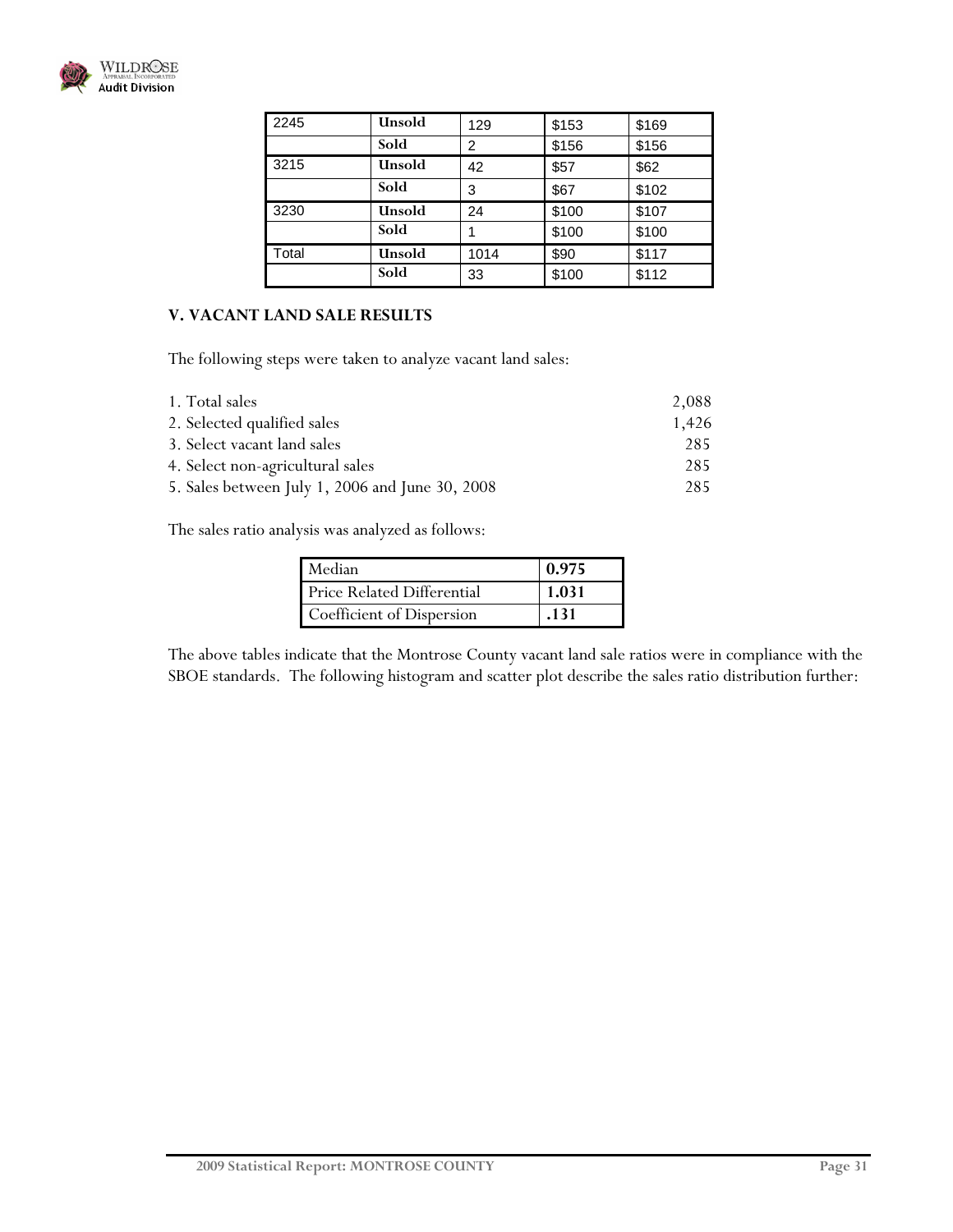



Vacant Land Sale Price by Sales Ratio

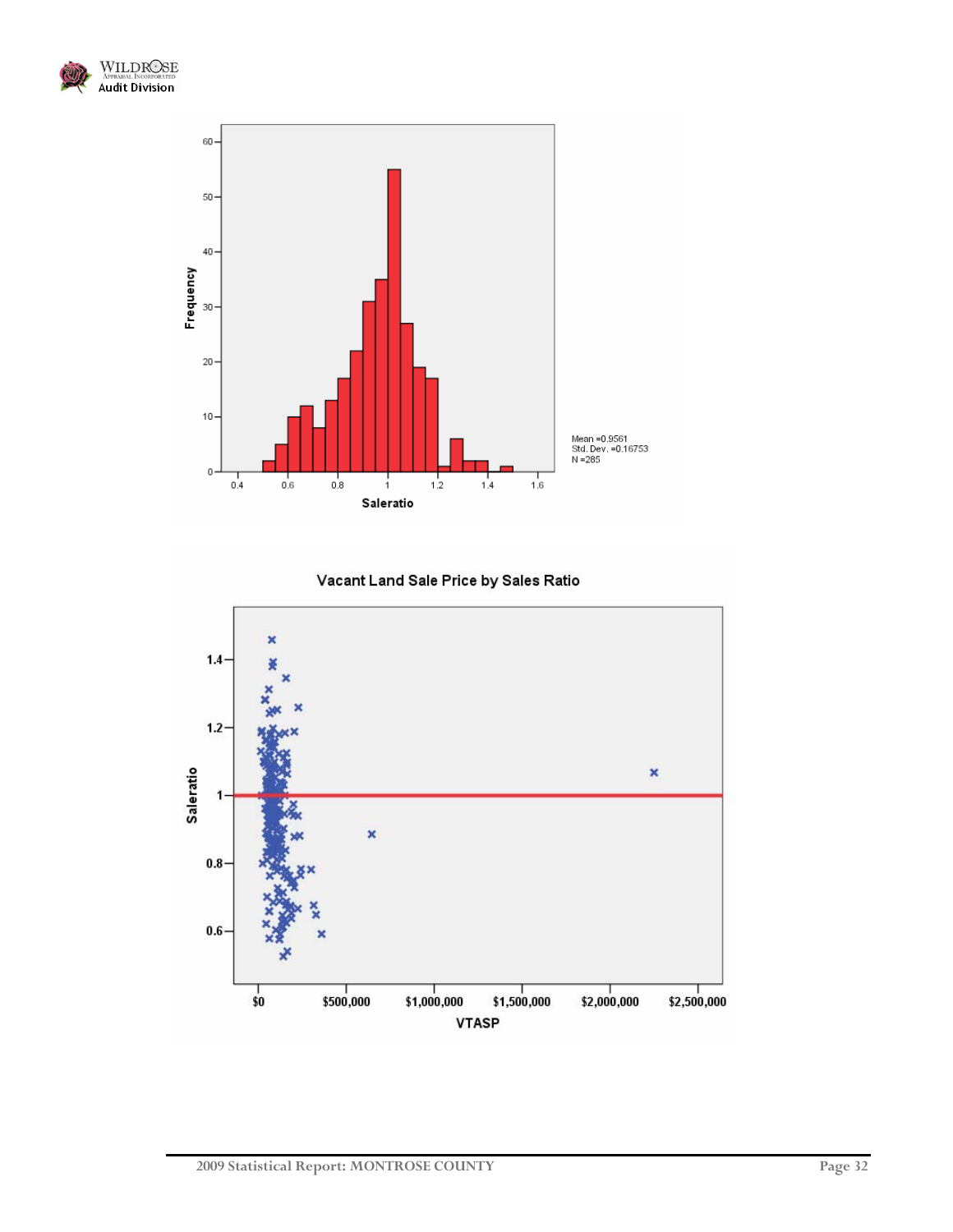

#### **Vacant Land Market Trend Analysis**

The assessor did not apply any market trend adjustment to the vacant land dataset. The 257 vacant land sales were analyzed, examining the sale ratios across the 18 month sale period with the following results:



Vacant Land Sales Market Trend Analysis

The market trend results indicated no statistically significant trend. We concur that no market trend adjustments were warranted for properties in this class for Montrose County.

#### **Sold/Unsold Analysis**

We compared the median change in actual value between 2008 and 2009 for vacant land properties to determine if sold and unsold properties were valued consistently, as follows:

| Group  |       | Median | Mean |
|--------|-------|--------|------|
| Unsold | 3,563 |        | 1.06 |
| Sold   |       | 08     |      |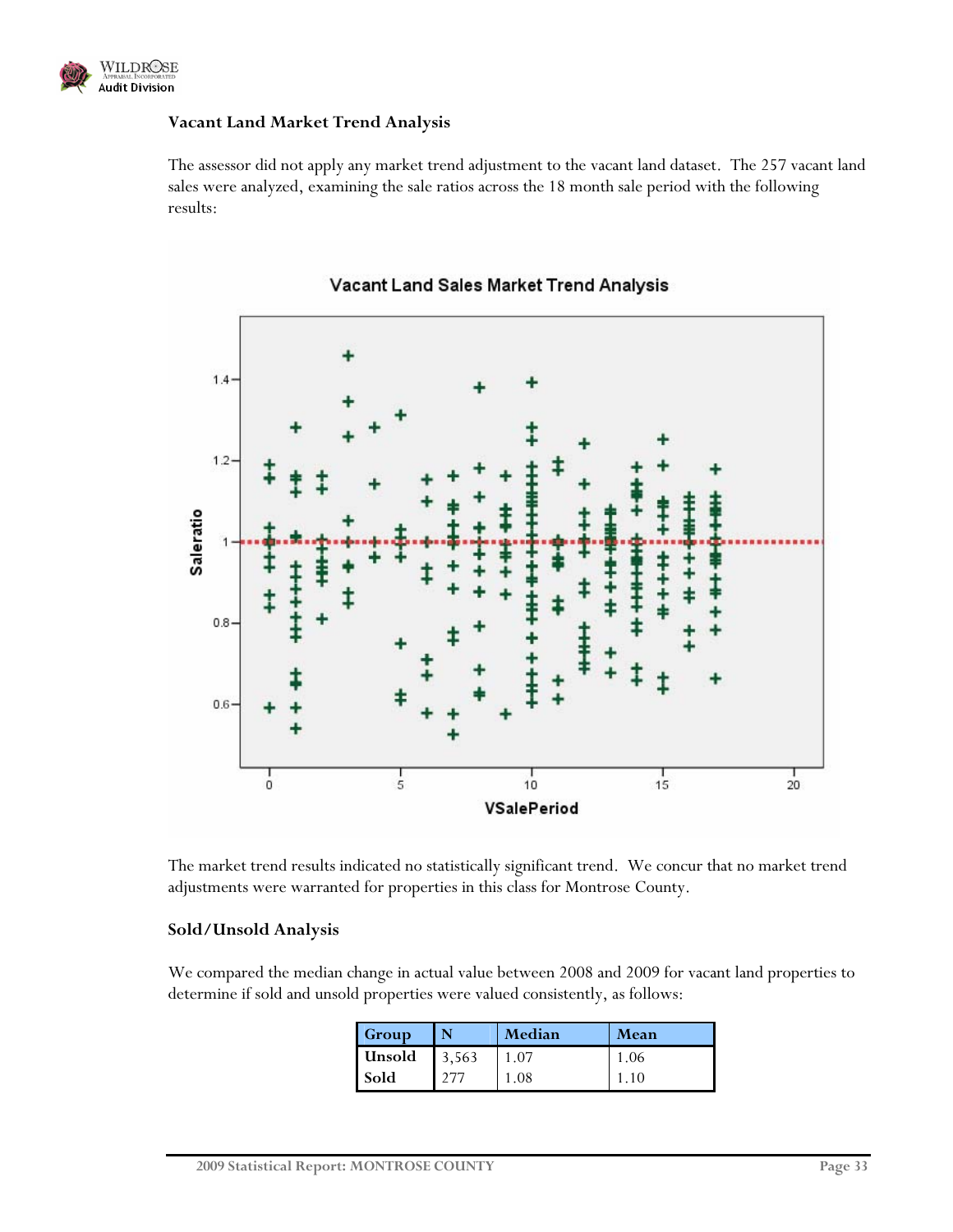

The above results indicated that sold and unsold vacant land properties were valued consistently overall.

#### **V. AGRICULTURAL IMPROVEMENTS ANALYSIS**

The final statistical verification concerned the assigned actual values for agricultural residential improvements. We compared the actual value per square foot rate for this group and compared it to rates assigned to residential single family improvements in Montrose County.

The following indicates that agricultural residential improvements were valued in a manner similar to the single family residential improvements in this county:

| Descriptives |          |                     |                    |           |            |
|--------------|----------|---------------------|--------------------|-----------|------------|
|              | Abstrimp |                     |                    | Statistic | Std. Error |
| ImpVaISF     | 1212     | Mean                |                    | \$99.09   | \$.267     |
|              |          | 95% Confidence      | Lower Bound        | \$98.57   |            |
|              |          | Interval for Mean   | <b>Upper Bound</b> | \$99.61   |            |
|              |          | 5% Trimmed Mean     |                    | \$97.49   |            |
|              |          | Median              |                    | \$94.76   |            |
|              |          | Variance            |                    | 775.006   |            |
|              |          | Std. Deviation      |                    | \$27.839  |            |
|              |          | Minimum             |                    | \$4       |            |
|              |          | Maximum             |                    | \$307     |            |
|              |          | Range               |                    | \$302     |            |
|              |          | Interquartile Range |                    | \$32      |            |
|              |          | <b>Skewness</b>     |                    | 1.239     | .023       |
|              |          | Kurtosis            |                    | 3.981     | .047       |
|              | 4277     | Mean                |                    | \$99.62   | \$1.107    |
|              |          | 95% Confidence      | Lower Bound        | \$97.45   |            |
|              |          | Interval for Mean   | Upper Bound        | \$101.79  |            |
|              |          | 5% Trimmed Mean     |                    | \$96.36   |            |
|              |          | Median              |                    | \$92.16   |            |
|              |          | Variance            |                    | 1934.428  |            |
|              |          | Std. Deviation      |                    | \$43.982  |            |
|              |          | Minimum             |                    | \$6       |            |
|              |          | Maximum             |                    | \$389     |            |
|              |          | Range               |                    | \$383     |            |
|              |          | Interquartile Range |                    | \$47      |            |
|              |          | <b>Skewness</b>     |                    | 1.902     | .062       |
|              |          | Kurtosis            |                    | 7.792     | .123       |

#### **VI. CONCLUSIONS**

Based on this statistical analysis, there were no significant compliance issues concluded for Montrose County as of the date of this report.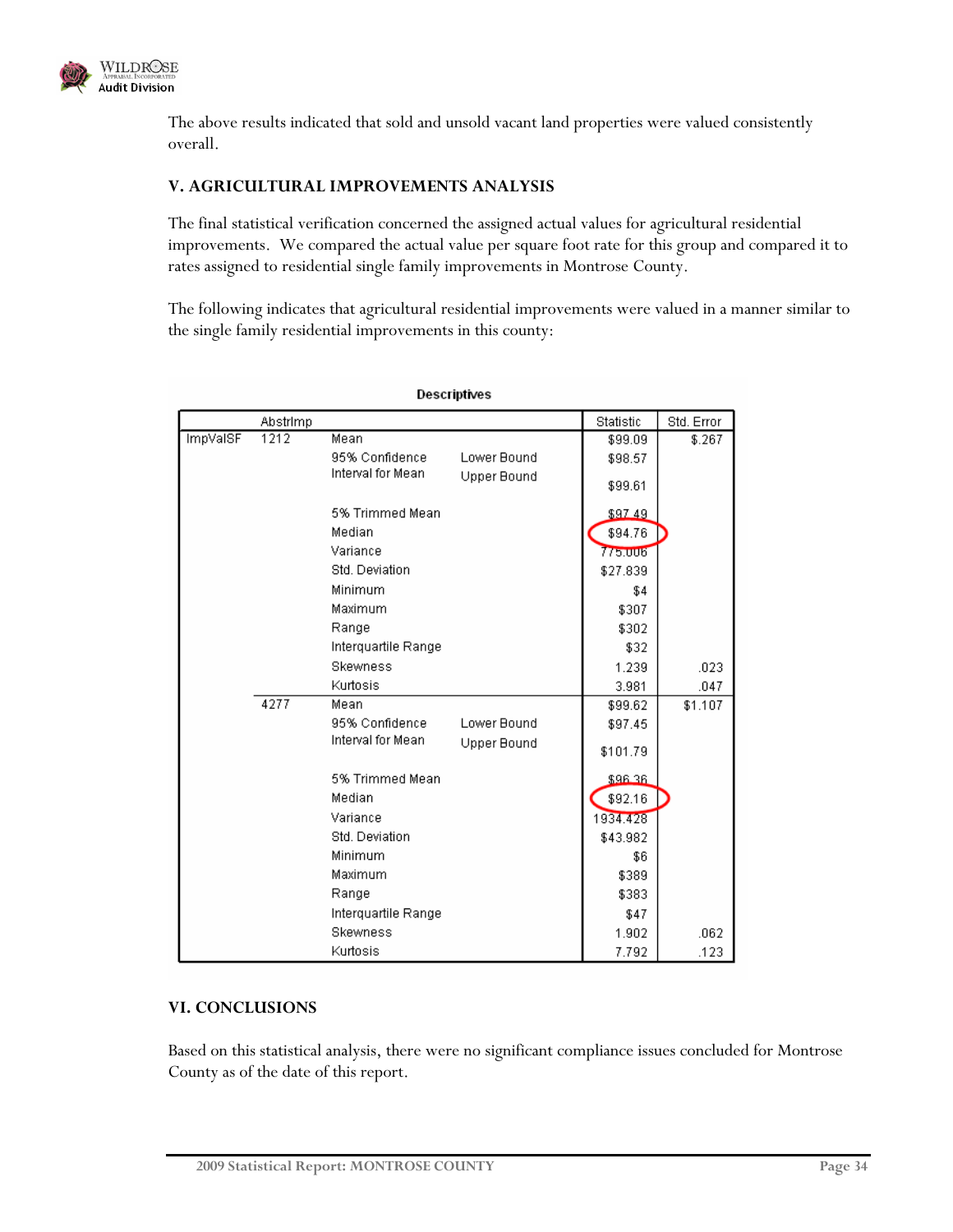

### **STATISTICAL ABSTRACT**

#### **Residential**

#### **Ratio Statistics for CURRTOT / TASP**

| Mean                              |                        | 1.001 |
|-----------------------------------|------------------------|-------|
| 95% Confidence Interval           | Lower Bound            | .994  |
| for Mean                          | Upper Bound            | 1.007 |
| Median                            |                        | .999  |
| 95% Confidence Interval           | Lower Bound            | .993  |
| for Median                        | Upper Bound            | 1.004 |
|                                   | <b>Actual Coverage</b> | 95.6% |
| Weighted Mean                     |                        | .994  |
| 95% Confidence Interval           | Lower Bound            | .986  |
| for Weighted Mean                 | Upper Bound            | 1.002 |
| <b>Price Related Differential</b> |                        | 1.007 |
| Coefficient of Dispersion         |                        | .077  |
| Coefficient of Variation          | <b>Mean Centered</b>   | 11.0% |

The confidence interval for the median is constructed without any distribution assumptions. The actual coverage level may be greater than the specified level. Other confidence intervals are constructed by assuming a Normal distribution for the ratios.

#### **Commercial/Industrial**

#### **Ratio Statistics for CURRTOT / TASP**

| Mean                              |                        | 1.045 |
|-----------------------------------|------------------------|-------|
| 95% Confidence Interval           | Lower Bound            | .962  |
| for Mean                          | Upper Bound            | 1.129 |
| Median                            |                        | 1.000 |
| 95% Confidence Interval           | Lower Bound            | .947  |
| for Median                        | Upper Bound            | 1.087 |
|                                   | <b>Actual Coverage</b> | 97.6% |
| Weighted Mean                     |                        | 1.074 |
| 95% Confidence Interval           | Lower Bound            | .992  |
| for Weighted Mean                 | Upper Bound            | 1.157 |
| <b>Price Related Differential</b> |                        | .973  |
| Coefficient of Dispersion         |                        | .145  |
| Coefficient of Variation          | Mean Centered          | 22.9% |

The confidence interval for the median is constructed without any distribution assumptions. The actual coverage level may be greater than the specified level. Other confidence intervals are constructed by assuming a Normal distribution for the ratios.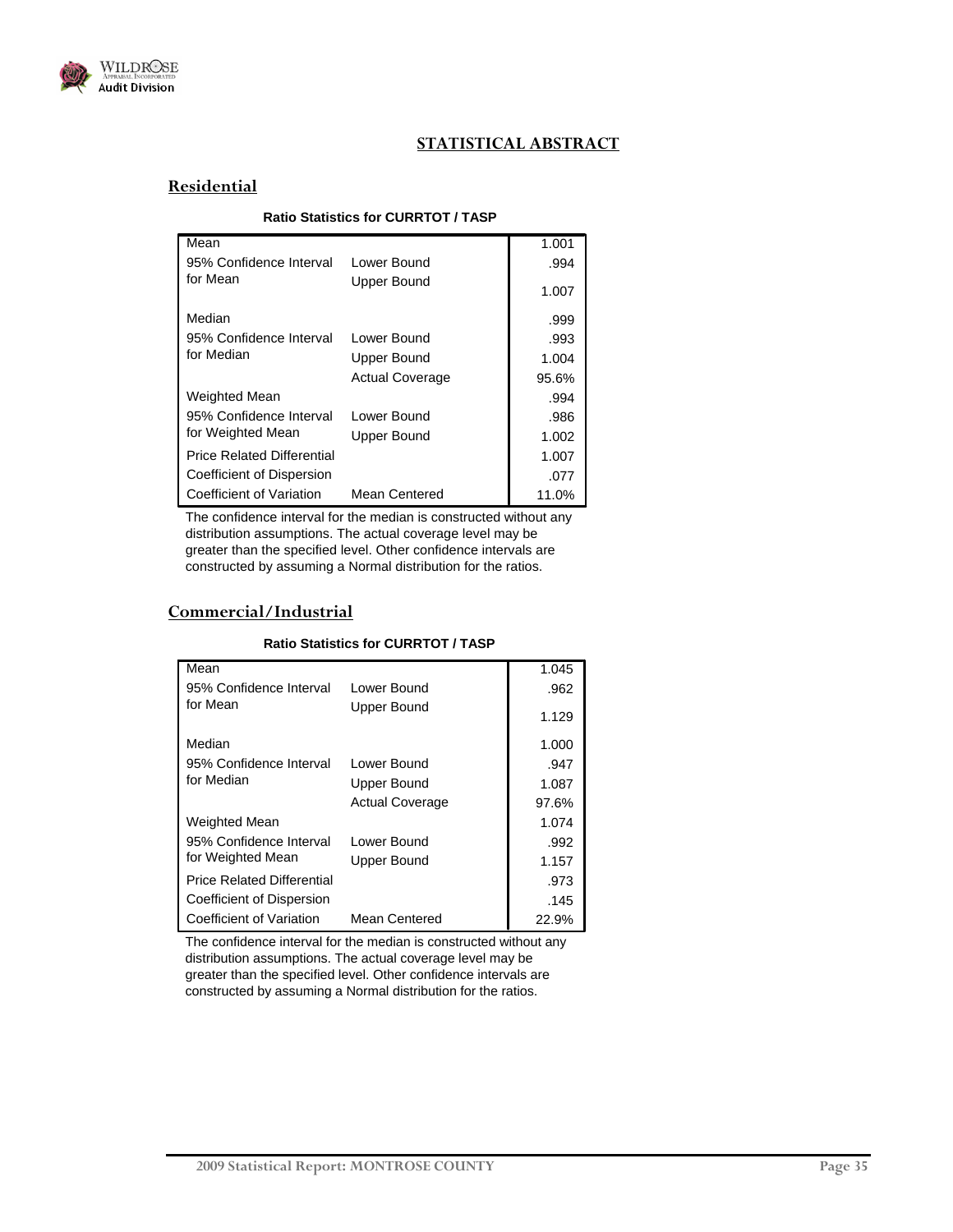

#### **Vacant Land**

| Mean                              |                        | .956  |
|-----------------------------------|------------------------|-------|
| 95% Confidence Interval           | Lower Bound            | .937  |
| for Mean                          | Upper Bound            | .976  |
| Median                            |                        | .975  |
| 95% Confidence Interval           | Lower Bound            | .959  |
| for Median                        | Upper Bound            | 1.000 |
|                                   | <b>Actual Coverage</b> | 95.6% |
| Weighted Mean                     |                        | .927  |
| 95% Confidence Interval           | Lower Bound            | .896  |
| for Weighted Mean                 | Upper Bound            | .959  |
| <b>Price Related Differential</b> |                        | 1.031 |
| Coefficient of Dispersion         |                        | .131  |
| Coefficient of Variation          | Mean Centered          | 17.5% |

#### **Ratio Statistics for CURRLND / VTASP**

The confidence interval for the median is constructed without any distribution assumptions. The actual coverage level may be greater than the specified level. Other confidence intervals are constructed by assuming a Normal distribution for the ratios.

#### **Residential Median Ratio Stratification**

#### **Sale Price**

#### **Case Processing Summary**

|          |                    | Count | Percent |
|----------|--------------------|-------|---------|
| SPRec    | LT \$25K           | 1     | .1%     |
|          | \$25K to \$50K     | 2     | $.2\%$  |
|          | \$50K to \$100K    | 34    | 3.2%    |
|          | \$100K to \$150K   | 155   | 14.4%   |
|          | \$150K to \$200K   | 365   | 33.9%   |
|          | \$200K to \$300K   | 353   | 32.8%   |
|          | \$300K to \$500K   | 136   | 12.6%   |
|          | \$500K to \$750K   | 23    | 2.1%    |
|          | \$750K to \$1,000K | 6     | .6%     |
|          | Over \$1,000K      | 2     | $.2\%$  |
| Overall  |                    | 1077  | 100.0%  |
| Excluded |                    | O     |         |
| Total    |                    | 1077  |         |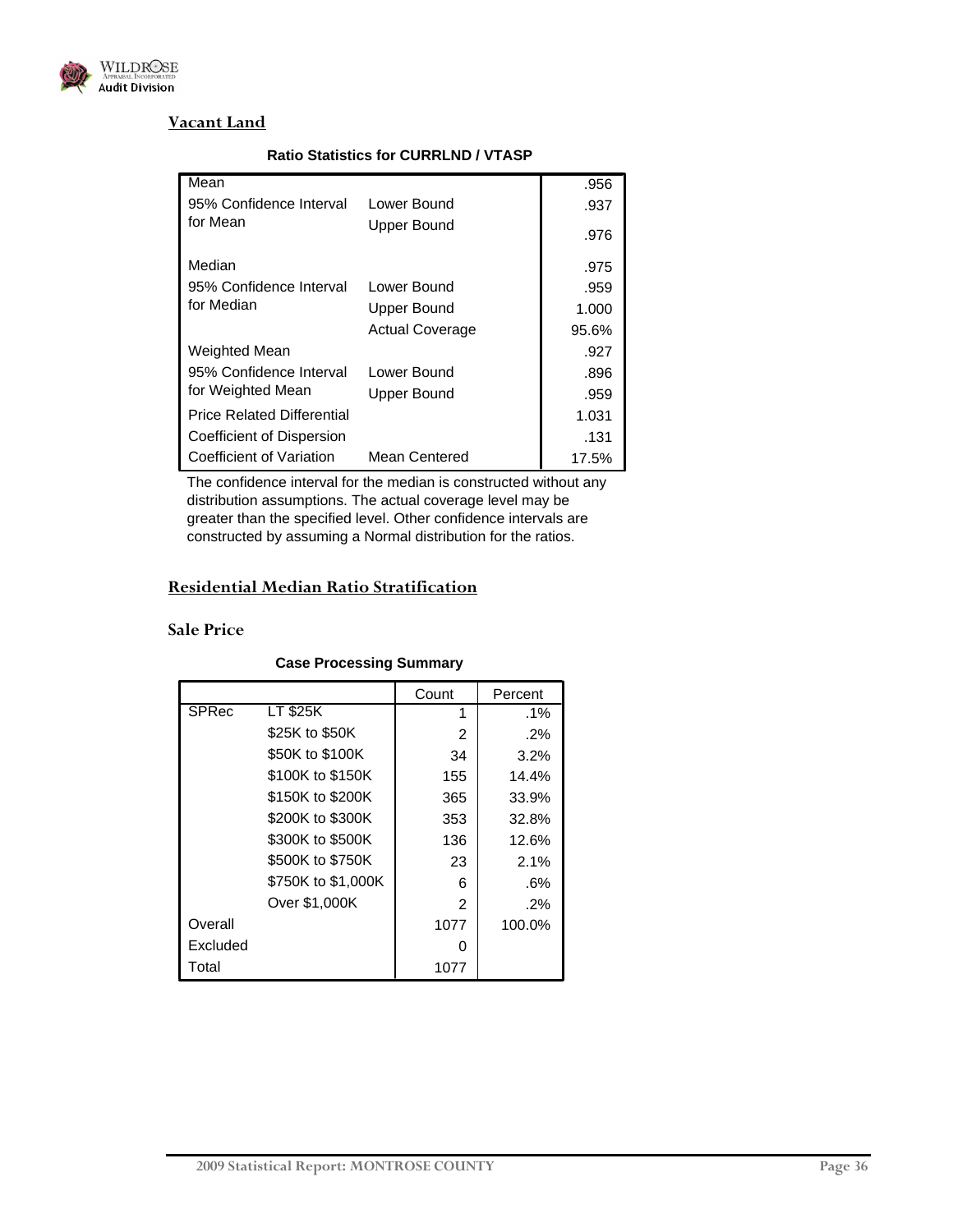

|                    |        |                      |                | Coefficient<br>οf<br>Variation |
|--------------------|--------|----------------------|----------------|--------------------------------|
|                    |        | <b>Price Related</b> | Coefficient of | Median                         |
| Group              | Median | Differential         | Dispersion     | Centered                       |
| LT \$25K           | .935   | 1.000                | .000           |                                |
| \$25K to \$50K     | 1.460  | 1.087                | .324           | 45.8%                          |
| \$50K to \$100K    | 1.020  | 1.003                | .144           | 19.1%                          |
| \$100K to \$150K   | 1.011  | 1.000                | .087           | 12.0%                          |
| \$150K to \$200K   | .999   | .999                 | .066           | 9.5%                           |
| \$200K to \$300K   | .996   | 1.001                | .070           | $9.6\%$                        |
| \$300K to \$500K   | .989   | .998                 | .083           | 11.8%                          |
| \$500K to \$750K   | .961   | 1.002                | .056           | 7.8%                           |
| \$750K to \$1,000K | .938   | .999                 | .121           | 15.1%                          |
| Over \$1,000K      | .878   | .944                 | .171           | 24.2%                          |
| Overall            | .999   | 1.007                | .077           | 11.1%                          |

### **Subclass**

### **Case Processing Summary**

|          |                   | Count | Percent |
|----------|-------------------|-------|---------|
| PredUse  | $12\overline{12}$ | 1050  | 97.5%   |
|          | 1215              | 6     | .6%     |
|          | 1225              | 1     | $.1\%$  |
|          | 1230              | 20    | 1.9%    |
| Overall  |                   | 1077  | 100.0%  |
| Excluded |                   | 0     |         |
| Total    |                   | 1077  |         |

|         |        |                      |                | Coefficient<br>οf<br>Variation |
|---------|--------|----------------------|----------------|--------------------------------|
|         |        | <b>Price Related</b> | Coefficient of | Median                         |
| Group   | Median | <b>Differential</b>  | Dispersion     | Centered                       |
| 1212    | .998   | 1.007                | .076           | 10.9%                          |
| 1215    | 1.269  | 1.055                | .155           | 19.9%                          |
| 1225    | 1.028  | 1.000                | .000           |                                |
| 1230    | .993   | .994                 | .041           | 5.5%                           |
| Overall | .999   | 1.007                | .077           | 11.1%                          |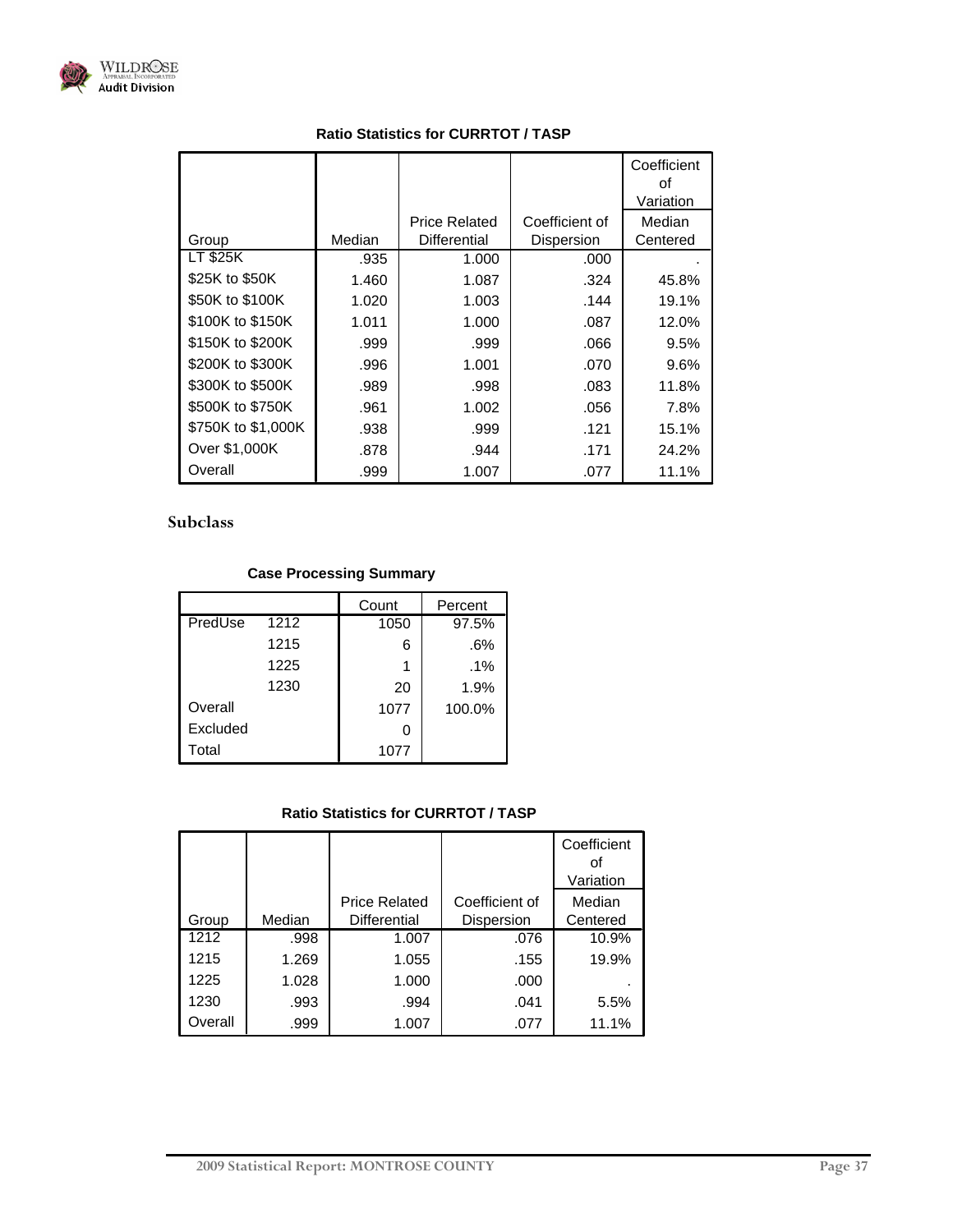

**Age** 

#### **Case Processing Summary**

|          |            | Count | Percent |
|----------|------------|-------|---------|
| AgeRec   | 0          | 32    | 3.0%    |
|          | Over 100   | 28    | 2.6%    |
|          | 75 to 100  | 44    | 4.1%    |
|          | 50 to 75   | 67    | 6.2%    |
|          | 25 to 50   | 201   | 18.7%   |
|          | 5 to 25    | 306   | 28.4%   |
|          | 5 or Newer | 399   | 37.0%   |
| Overall  |            | 1077  | 100.0%  |
| Excluded |            | 0     |         |
| Total    |            | 1077  |         |

#### **Ratio Statistics for CURRTOT / TASP**

|              |        |                      |                   | Coefficient<br>οf<br>Variation |
|--------------|--------|----------------------|-------------------|--------------------------------|
|              |        | <b>Price Related</b> | Coefficient of    | Median                         |
| Group        | Median | Differential         | <b>Dispersion</b> | Centered                       |
| $\mathbf{0}$ | .842   | 1.010                | .128              | 17.4%                          |
| Over 100     | .970   | 1.019                | .128              | 17.0%                          |
| 75 to 100    | .988   | 1.015                | .093              | 12.8%                          |
| 50 to 75     | 1.002  | 1.028                | .131              | 18.7%                          |
| 25 to 50     | 1.001  | 1.008                | .085              | 12.2%                          |
| 5 to 25      | 1.004  | 1.013                | .072              | 10.0%                          |
| 5 or Newer   | 1.000  | 1.004                | .053              | 7.2%                           |
| Overall      | .999   | 1.007                | .077              | 11.1%                          |

## **Improved Area**

## **Case Processing Summary**

|          |                    | Count | Percent |
|----------|--------------------|-------|---------|
| ImpSFRec | 0                  | 32    | 3.0%    |
|          | LE 500 sf          | 3     | .3%     |
|          | 500 to 1,000 sf    | 65    | 6.0%    |
|          | 1,000 to 1,500 sf  | 400   | 37.1%   |
|          | 1,500 to 2,000 sf  | 381   | 35.4%   |
|          | 2,000 to 3,000 sf  | 170   | 15.8%   |
|          | 3,000 sf or Higher | 26    | 2.4%    |
| Overall  |                    | 1077  | 100.0%  |
| Excluded |                    | O     |         |
| Total    |                    | 1077  |         |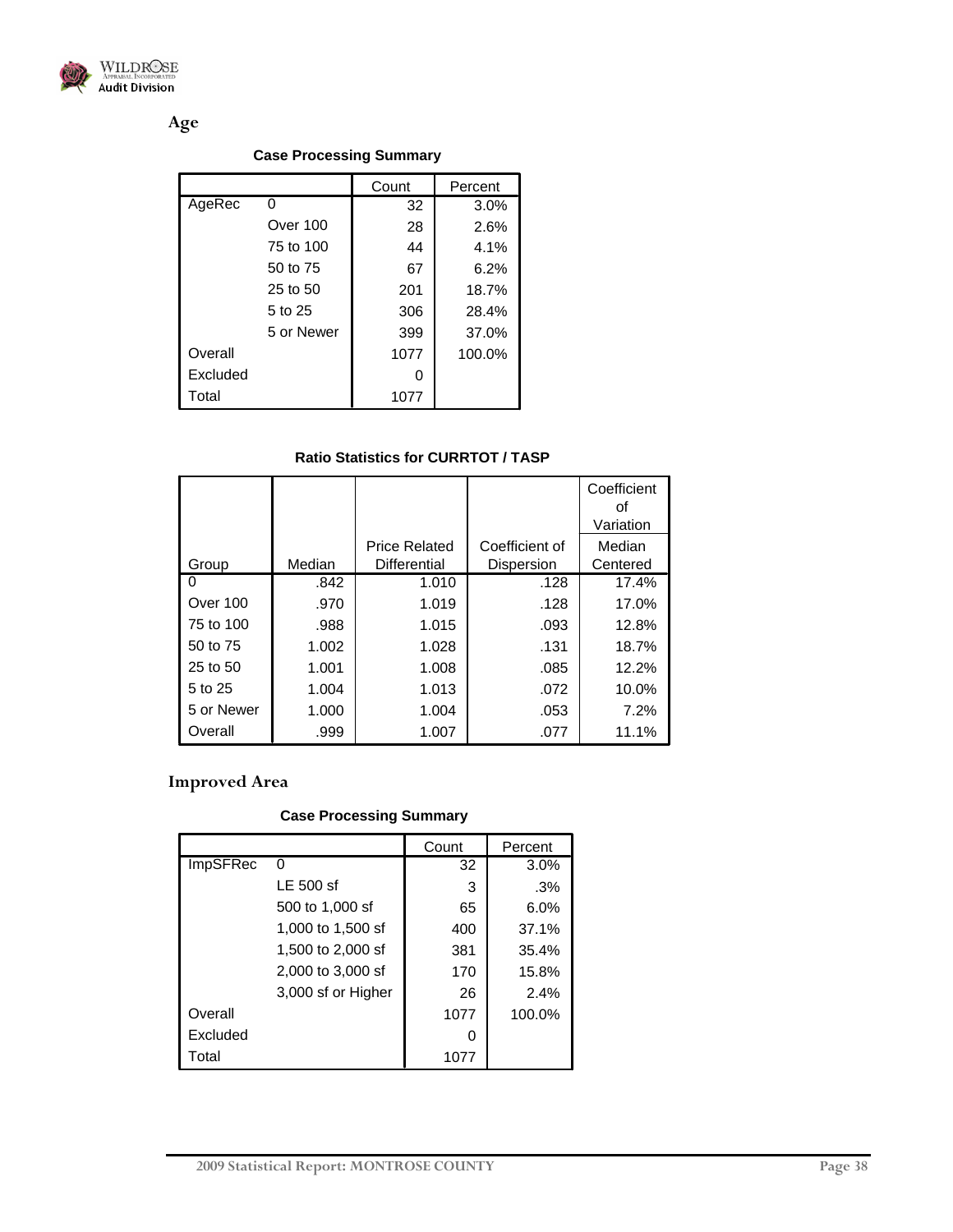

|                    |        |                      |                   | Coefficient<br>οf<br>Variation |
|--------------------|--------|----------------------|-------------------|--------------------------------|
|                    |        | <b>Price Related</b> | Coefficient of    | Median                         |
| Group              | Median | Differential         | <b>Dispersion</b> | Centered                       |
|                    | .842   | 1.010                | .128              | 17.4%                          |
| LE 500 sf          | .935   | .899                 | .091              | 14.1%                          |
| 500 to 1,000 sf    | .952   | 1.024                | .119              | 18.4%                          |
| 1,000 to 1,500 sf  | .993   | 1.011                | .065              | 9.4%                           |
| 1,500 to 2,000 sf  | 1.003  | 1.010                | .068              | 9.5%                           |
| 2,000 to 3,000 sf  | 1.010  | 1.015                | .081              | 11.2%                          |
| 3,000 sf or Higher | 1.029  | 1.042                | .111              | 15.7%                          |
| Overall            | .999   | 1.007                | .077              | 11.1%                          |

## **Improvement Quality**

|          | Count | Percent |
|----------|-------|---------|
| QUAL     | 2     | $.2\%$  |
| 2        | 105   | 10.1%   |
| 3        |       | $.1\%$  |
| 3        | 715   | 68.5%   |
| 4        | 168   | 16.1%   |
| 5        | 47    | 4.5%    |
| 6        | 6     | .6%     |
| Overall  | 1044  | 100.0%  |
| Excluded | 33    |         |
| Total    | 1077  |         |

## **Case Processing Summary**

|         |        |                                      |                              | Coefficient<br>οf<br>Variation |
|---------|--------|--------------------------------------|------------------------------|--------------------------------|
| Group   | Median | <b>Price Related</b><br>Differential | Coefficient of<br>Dispersion | Median<br>Centered             |
|         | .974   | .976                                 | .041                         | 5.8%                           |
| 2       | 1.004  | 1.014                                | .133                         | 18.5%                          |
| 3       | 1.109  | 1.000                                | .000                         |                                |
| 3       | 1.000  | 1.007                                | .066                         | 9.2%                           |
| 4       | 1.000  | 1.002                                | .064                         | 8.9%                           |
| 5       | .998   | 1.017                                | .090                         | 13.2%                          |
| 6       | .998   | 1.043                                | .069                         | 13.4%                          |
| Overall | 1.000  | 1.009                                | .074                         | 10.7%                          |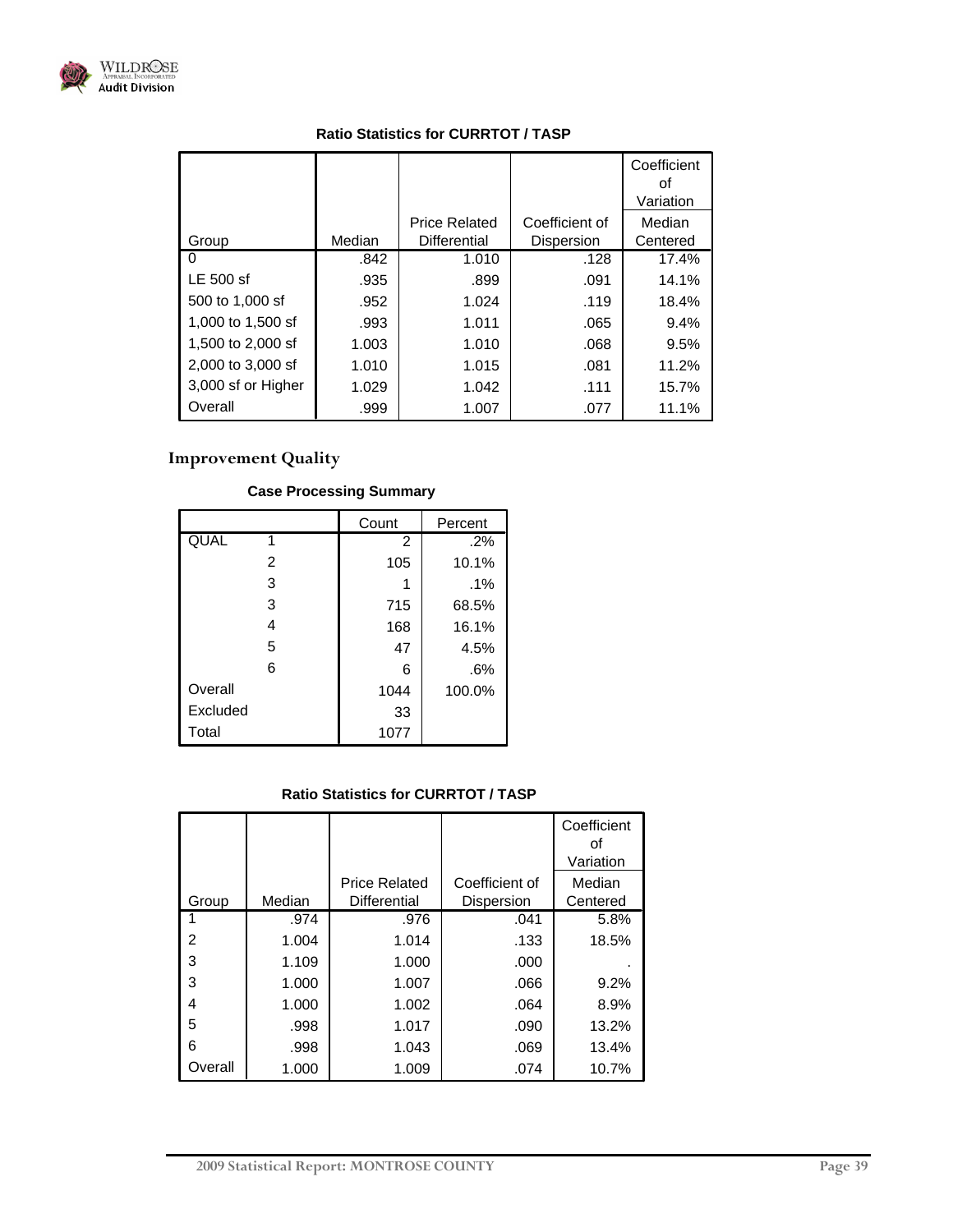

## **Commercial Median Ratio Stratification**

## **Sale Price**

#### **Case Processing Summary**

|              |                    | Count | Percent |
|--------------|--------------------|-------|---------|
| <b>SPRec</b> | \$25K to \$50K     | 2     | 5.9%    |
|              | \$50K to \$100K    |       | 2.9%    |
|              | \$100K to \$150K   | 3     | 8.8%    |
|              | \$150K to \$200K   | 2     | 5.9%    |
|              | \$200K to \$300K   | 8     | 23.5%   |
|              | \$300K to \$500K   | 6     | 17.6%   |
|              | \$500K to \$750K   | 2     | 5.9%    |
|              | \$750K to \$1,000K | 3     | 8.8%    |
|              | Over \$1,000K      |       | 20.6%   |
| Overall      |                    | 34    | 100.0%  |
| Excluded     |                    |       |         |
| Total        |                    | 34    |         |

|                    |        |                      |                | Coefficient<br>οt<br>Variation |
|--------------------|--------|----------------------|----------------|--------------------------------|
|                    |        | <b>Price Related</b> | Coefficient of | Median                         |
| Group              | Median | Differential         | Dispersion     | Centered                       |
| \$25K to \$50K     | .967   | 1.016                | .267           | 37.7%                          |
| \$50K to \$100K    | .990   | 1.000                | .000           |                                |
| \$100K to \$150K   | 1.026  | .987                 | .374           | 74.1%                          |
| \$150K to \$200K   | 1.023  | 1.005                | .139           | 19.7%                          |
| \$200K to \$300K   | 1.035  | .990                 | .087           | 13.0%                          |
| \$300K to \$500K   | .913   | 1.004                | .073           | 10.9%                          |
| \$500K to \$750K   | 1.022  | 1.000                | .016           | 2.2%                           |
| \$750K to \$1,000K | .854   | .994                 | .121           | 25.1%                          |
| Over \$1,000K      | 1.087  | .992                 | .135           | 17.0%                          |
| Overall            | 1.000  | .973                 | .145           | 24.4%                          |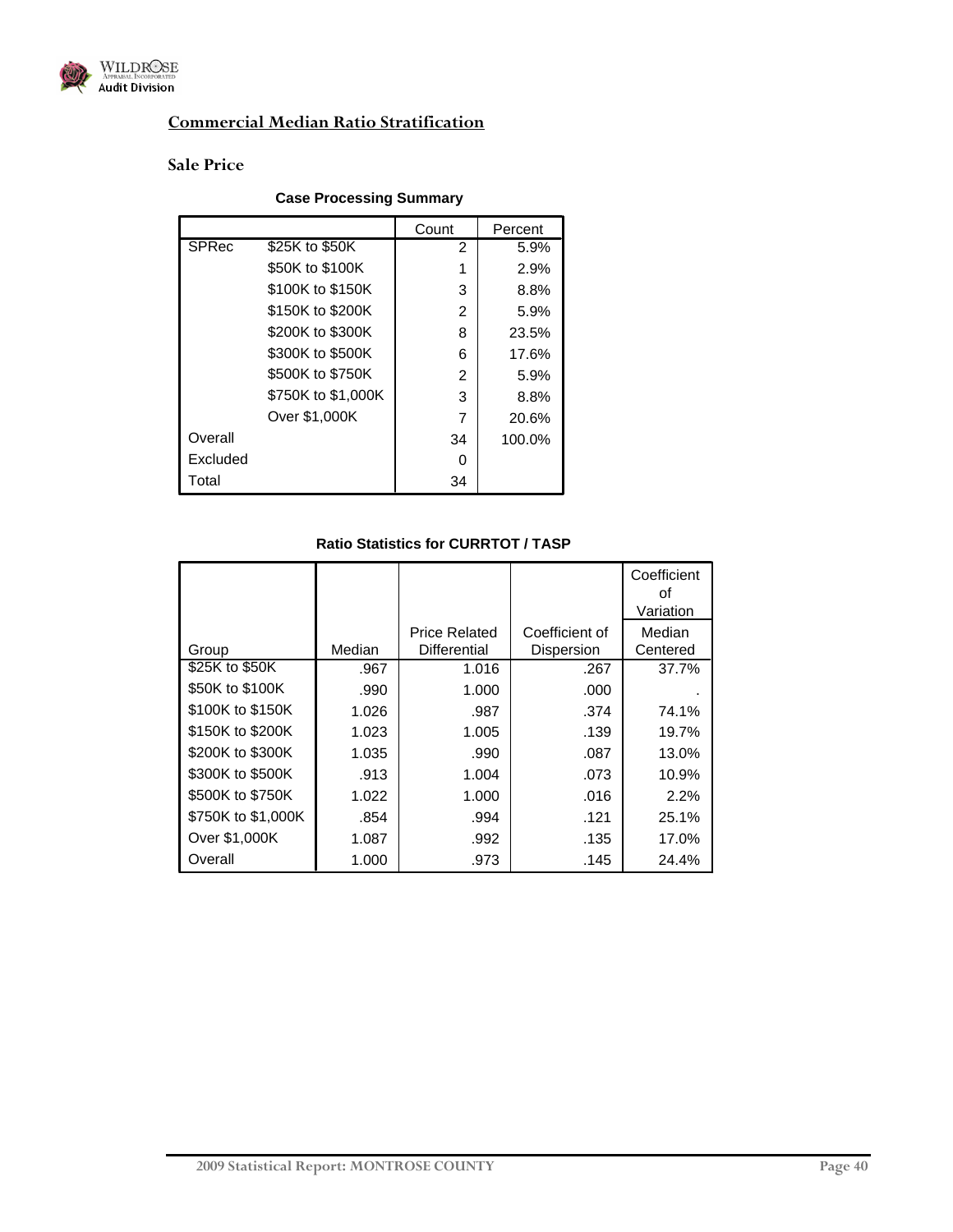

#### **Subclass**

#### 10 29.4%  $3 | 8.8%$ 8 23.5%  $1 | 2.9\%$  $3 | 8.8%$  $3 | 8.8%$ 2 5.9%  $3 | 8.8%$  $1 | 2.9\%$ 34 100.0% 0 34 2212 2215 2220 2225 2230 2235 2245 3215 3230 PredUse **Overall** Excluded Total Count | Percent

#### **Case Processing Summary**

|         |        |                      |                | Coefficient<br>οf<br>Variation |
|---------|--------|----------------------|----------------|--------------------------------|
|         |        | <b>Price Related</b> | Coefficient of |                                |
|         |        |                      |                | Median                         |
| Group   | Median | Differential         | Dispersion     | Centered                       |
| 2212    | .949   | 1.013                | .105           | 14.4%                          |
| 2215    | 1.211  | 1.000                | .080           | 12.1%                          |
| 2220    | 1.073  | 1.133                | .189           | 37.7%                          |
| 2225    | .969   | 1.000                | .000           |                                |
| 2230    | 1.001  | .942                 | .056           | 11.0%                          |
| 2235    | .992   | .915                 | .111           | 20.5%                          |
| 2245    | .908   | 1.030                | .101           | 14.2%                          |
| 3215    | 1.179  | .962                 | .133           | 21.4%                          |
| 3230    | .947   | 1.000                | .000           |                                |
| Overall | 1.000  | .973                 | .145           | 24.4%                          |